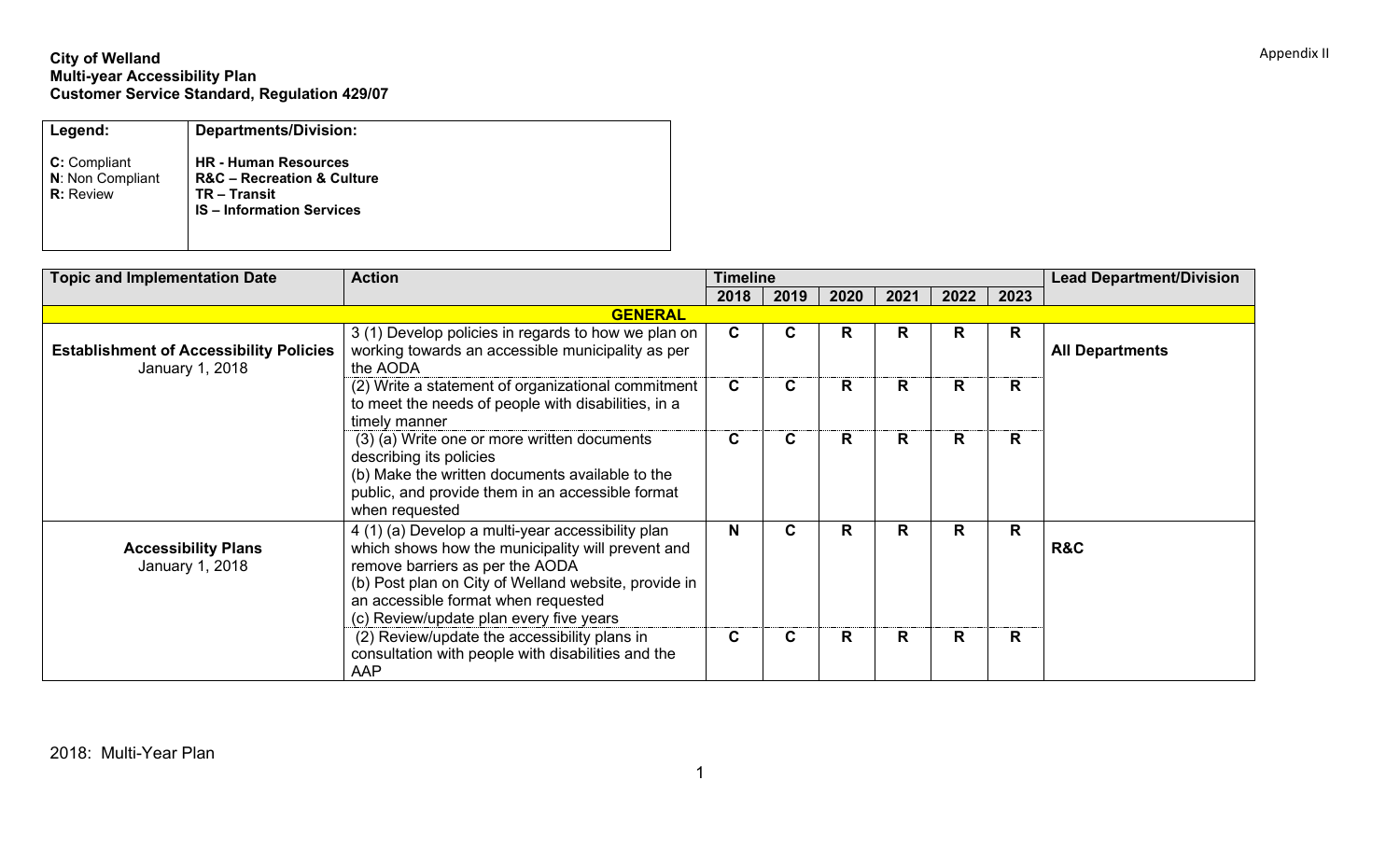| <b>Topic and Implementation Date</b><br><b>Timeline</b><br><b>Action</b>   |                                                                                                                                                                                                                                                                                                                                                                                                               |                |              |              |              |              |              | <b>Lead Department/Division</b> |
|----------------------------------------------------------------------------|---------------------------------------------------------------------------------------------------------------------------------------------------------------------------------------------------------------------------------------------------------------------------------------------------------------------------------------------------------------------------------------------------------------|----------------|--------------|--------------|--------------|--------------|--------------|---------------------------------|
|                                                                            |                                                                                                                                                                                                                                                                                                                                                                                                               | 2018           | 2019         | 2020         | 2021         | 2022         | 2023         |                                 |
|                                                                            | (3) (a) Prepare a status report (annually)<br>discussing the progress the municipality has taken<br>in regards to clause (1)<br>(b) Post the status report on the City of Welland<br>website, and provide in an accessible format when<br>requested                                                                                                                                                           | $\overline{c}$ | $\mathbf{C}$ | $\mathsf{R}$ | $\mathsf{R}$ | R            | $\mathsf{R}$ |                                 |
| Procuring or Acquiring goods,<br>services or facilities<br>January 1, 2018 | 5 (1) Incorporate accessibility criteria and features<br>when acquiring or purchasing goods, services or<br>facilities                                                                                                                                                                                                                                                                                        | $\mathbf c$    | $\mathbf{C}$ | R            | R.           | R            | R.           | <b>Procurement</b>              |
|                                                                            | (2) An explanation must be provided, upon request<br>if it is not practicable to the above clause 5 (1)                                                                                                                                                                                                                                                                                                       |                |              |              |              |              |              | <b>NA</b>                       |
| <b>Training</b><br>January 1, 2019                                         | 7(1) Training must be provided on the<br>requirements of the accessibility standards in<br>regards to the AODA and the Human Rights Code<br>as it pertains to people with disabilities to,<br>(a) All employees and volunteers<br>(b) All people who participate in developing the<br>organization's policies<br>(c) All people who provide goods, services or<br>facilities on behalf of the City of Welland | $\mathbf{C}$   | $\mathbf{C}$ | R            | $\mathbf R$  | R.           | R            | <b>HR</b>                       |
|                                                                            | (2) The training will be appropriate to the duties of<br>the employees, volunteers and other people                                                                                                                                                                                                                                                                                                           | $\mathbf{C}$   | $\mathbf C$  | $\mathsf{R}$ | $\mathsf{R}$ | $\mathsf{R}$ | $\mathsf{R}$ | <b>HR</b>                       |
|                                                                            | (3) Every person will be trained as soon as<br>practicable                                                                                                                                                                                                                                                                                                                                                    | $\mathbf{C}$   | $\mathbf{C}$ | R            | $\mathsf{R}$ | $\mathsf{R}$ | $\mathsf{R}$ | <b>HR</b>                       |
|                                                                            | (4) Training will be provided if there are any<br>changes to the policies, on an ongoing basis                                                                                                                                                                                                                                                                                                                | $\mathbf C$    | $\mathbf{C}$ | R            | $\mathsf{R}$ | $\mathsf{R}$ | $\mathsf{R}$ | <b>HR</b>                       |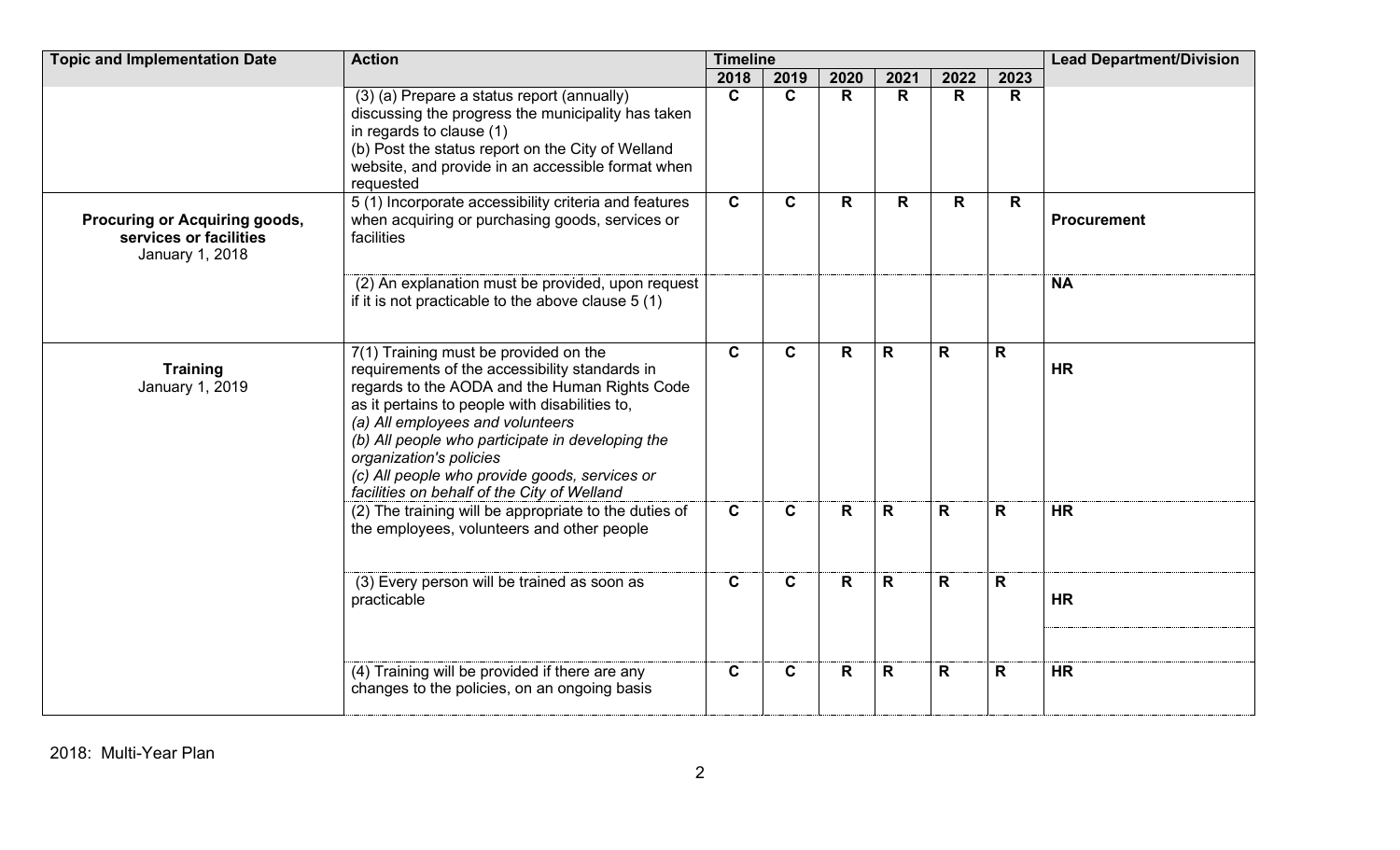| <b>Topic and Implementation Date</b>                                                        | <b>Action</b>                                                                                                                                                                                                                                                    | <b>Timeline</b> |              |      |              |              |              | <b>Lead Department/Division</b> |
|---------------------------------------------------------------------------------------------|------------------------------------------------------------------------------------------------------------------------------------------------------------------------------------------------------------------------------------------------------------------|-----------------|--------------|------|--------------|--------------|--------------|---------------------------------|
|                                                                                             |                                                                                                                                                                                                                                                                  | 2018            | 2019         | 2020 | 2021         | 2022         | 2023         |                                 |
|                                                                                             | (5) The municipality must keep a record of the<br>training provided, including the training dates and<br>the number of people who participated                                                                                                                   | $\mathbf{C}$    | $\mathbf{C}$ | R    | R            | $\mathsf{R}$ | $\mathsf{R}$ | <b>HR</b>                       |
|                                                                                             | <b>Information and Communications Standards</b>                                                                                                                                                                                                                  |                 |              |      |              |              |              |                                 |
| Feedback<br>January 1, 2018                                                                 | 11(1) All processes for receiving and responding to<br>feedback must be accessible to people with<br>disabilities.                                                                                                                                               | $\mathbf C$     | $\mathbf c$  | R    | $\mathsf{R}$ | $\mathsf{R}$ | R            | <b>IS</b>                       |
|                                                                                             | (2) Accessible formats and communication<br>supports must be provided in an accessible format<br>when requested                                                                                                                                                  | $\mathbf{C}$    | $\mathbf{C}$ | R    | $\mathsf{R}$ | R            | $\mathsf{R}$ | <b>IS</b>                       |
|                                                                                             | (3) Notify the public about the availability of<br>accessible formats and communication supports                                                                                                                                                                 | $\mathbf c$     | $\mathbf C$  | R    | $\mathsf{R}$ | $\mathsf{R}$ | R            | <b>IS</b>                       |
| <b>Accessible Formats and</b><br><b>Communication Supports</b><br>January 1, 2015           | 12 (1) Provision of accessible formats and<br>communication supports for persons with<br>disabilities must be provided or arranged upon<br>request,<br>(a) in a timely manner<br>(b) at a cost that is no more than the regular cost<br>charged to other persons | $\mathbf{C}$    | $\mathbf{C}$ | R    | $\mathsf{R}$ | $\mathsf{R}$ | R            | <b>IS</b>                       |
|                                                                                             | (2) The municipality must consult with the person<br>making the request in determining the suitability of<br>an accessible format or communication support.                                                                                                      | $\mathbf C$     | $\mathbf c$  | R    | $\mathsf{R}$ | $\mathsf{R}$ | R            | <b>IS</b>                       |
|                                                                                             | (3) Notify the public about the availability of<br>accessible formats and communication supports                                                                                                                                                                 | $\mathbf{C}$    | $\mathbf c$  | R    | $\mathbf R$  | $\mathsf{R}$ | R.           | <b>IS</b>                       |
| <b>Emergency Procedure, Plans or Public</b><br><b>Safety Information</b><br>January 1, 2012 | 13(1) If Emergency procedures, plan or public<br>safety information are provided to the public then<br>the information must be provided in an accessible<br>format or with appropriate communication                                                             | $\mathbf{C}$    | $\mathbf c$  | R    | $\mathbf R$  | $\mathsf{R}$ | $\mathbf R$  | $\overline{\mathsf{s}}$         |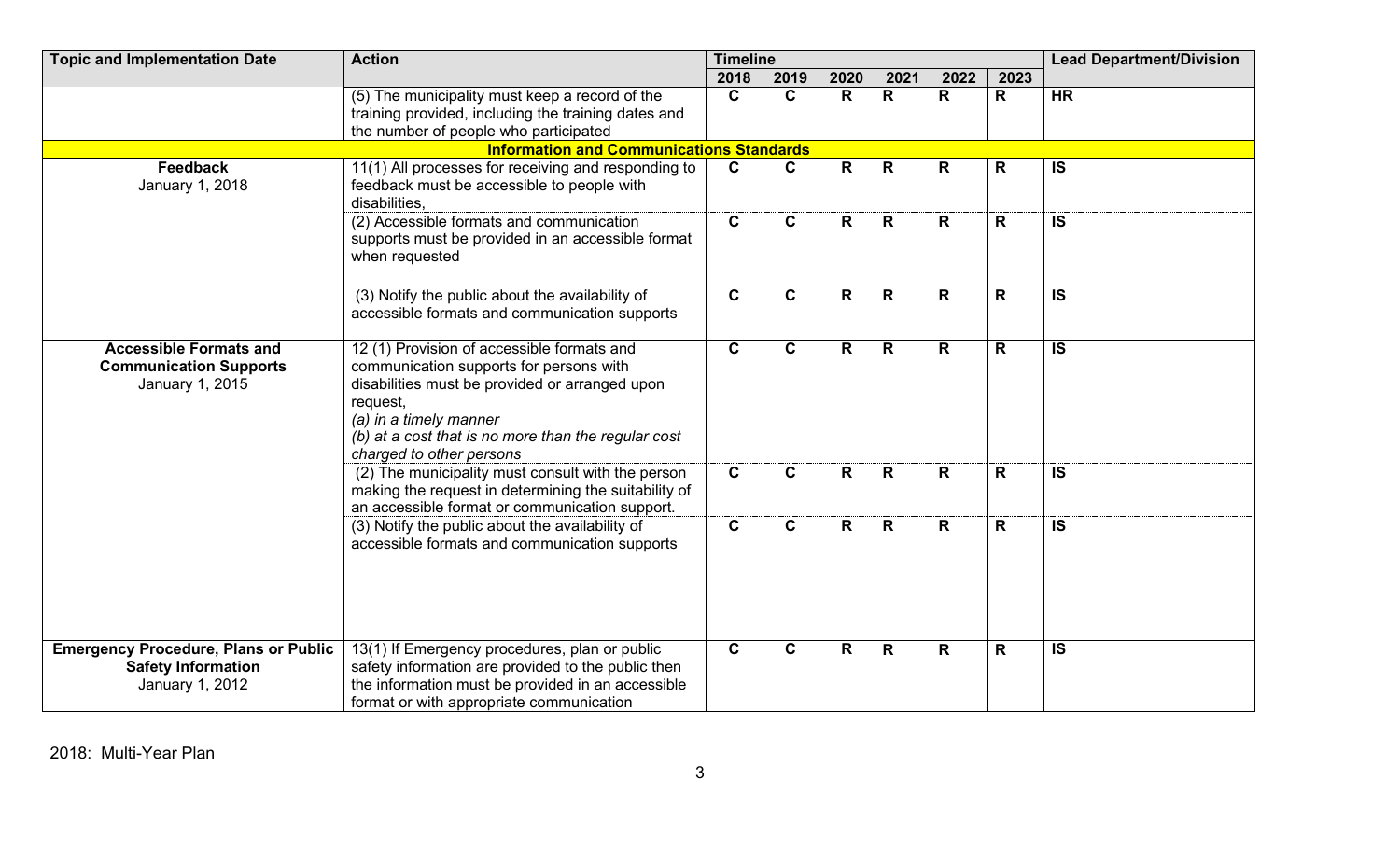| <b>Topic and Implementation Date</b>                                                                                             | <b>Action</b>                                                                                                                                                                                                                                               | <b>Timeline</b> |              |              |              |              |      | <b>Lead Department/Division</b> |  |
|----------------------------------------------------------------------------------------------------------------------------------|-------------------------------------------------------------------------------------------------------------------------------------------------------------------------------------------------------------------------------------------------------------|-----------------|--------------|--------------|--------------|--------------|------|---------------------------------|--|
|                                                                                                                                  |                                                                                                                                                                                                                                                             | 2018            | 2019         | 2020         | 2021         | 2022         | 2023 |                                 |  |
|                                                                                                                                  | supports, as soon as practicable, upon request.                                                                                                                                                                                                             |                 |              |              |              |              |      |                                 |  |
| <b>Accessible Websites and Web Content</b><br>WCAG 2.0 Level A<br>January 1, 2018<br><b>WCAG 2.0 Level AA</b><br>January 1, 2021 | 14(1) Internet and intranet websites and web<br>content conform with the World Wide Web<br><b>Consortium Web Content Accessibility Guidelines</b><br>(WCAG) 2.0, at Level AA, and shall do so in<br>accordance with the schedule set out in this<br>section | $\overline{c}$  | $\mathbf{C}$ | $\mathsf{R}$ | R            | R            | R    | <b>IS</b>                       |  |
|                                                                                                                                  | 14(2) Internet websites and web content must<br>conform with the World Wide Web Consortium<br>Web Content Accessibility Guidelines (WCAG)2.0,<br>initially at Level A and increasing to Level AA.                                                           | $\mathbf c$     | C            | R            | $\mathsf{R}$ | $\mathbf R$  | R    | <b>IS</b>                       |  |
| <b>Public Libraries</b><br>January 1, 2018                                                                                       | 19(1) Access to or arrange for accessible materials<br>where they exist                                                                                                                                                                                     | $\mathbf c$     | $\mathbf{C}$ | $\mathsf{R}$ | R            | $\mathsf{R}$ | R    | <b>WPL</b>                      |  |
|                                                                                                                                  | (2) Information about the availability of accessible<br>materials publicly available and shall provide the<br>information in accessible format or with appropriate<br>communication supports, upon request                                                  | $\mathbf C$     | $\mathbf{C}$ | R            | R            | R            | R.   |                                 |  |
|                                                                                                                                  | (3) Library boards may provide accessible formats<br>for archival materials, special collections, rare<br>books and donations                                                                                                                               | $\mathbf{C}$    | $\mathbf{C}$ | R            | R            | R            | R    |                                 |  |
|                                                                                                                                  | <b>Employment Standards</b>                                                                                                                                                                                                                                 |                 |              |              |              |              |      |                                 |  |
| <b>Recruitment</b><br>January 1, 2018                                                                                            | 22 Notify employees and the public about the<br>availability of accommodation for applicants with<br>disabilities during recruitment process                                                                                                                | $\mathbf c$     | $\mathbf{C}$ | R            | R            | R            | R    | <b>HR</b>                       |  |
| <b>Recruitment, Assessment or Selection</b><br><b>Process</b><br>January 1, 2018                                                 | 23(1) During the recruitment process, notify job<br>applicants that accommodations are available upon<br>request in relation to the materials or processes to<br>be used.                                                                                   | $\mathbf{C}$    | $\mathbf{C}$ | R            | R            | R            | R    | <b>HR</b>                       |  |
|                                                                                                                                  | (2) The employer will consult with the applicant and<br>provide suitable accommodation in a manner that<br>takes into account the applicant's accessibility<br>needs due to their disability.                                                               | $\mathbf{C}$    | $\mathbf{C}$ | $\mathsf{R}$ | R            | $\mathsf{R}$ | R    | <b>HR</b>                       |  |
| <b>Notice to Successful Applicants</b><br>January 1, 2018                                                                        | 24 When making offers of employment, notify the<br>successful applicant of its policies for                                                                                                                                                                 | $\mathbf{C}$    | $\mathbf c$  | R            | R            | $\mathsf{R}$ | R    | <b>HR</b>                       |  |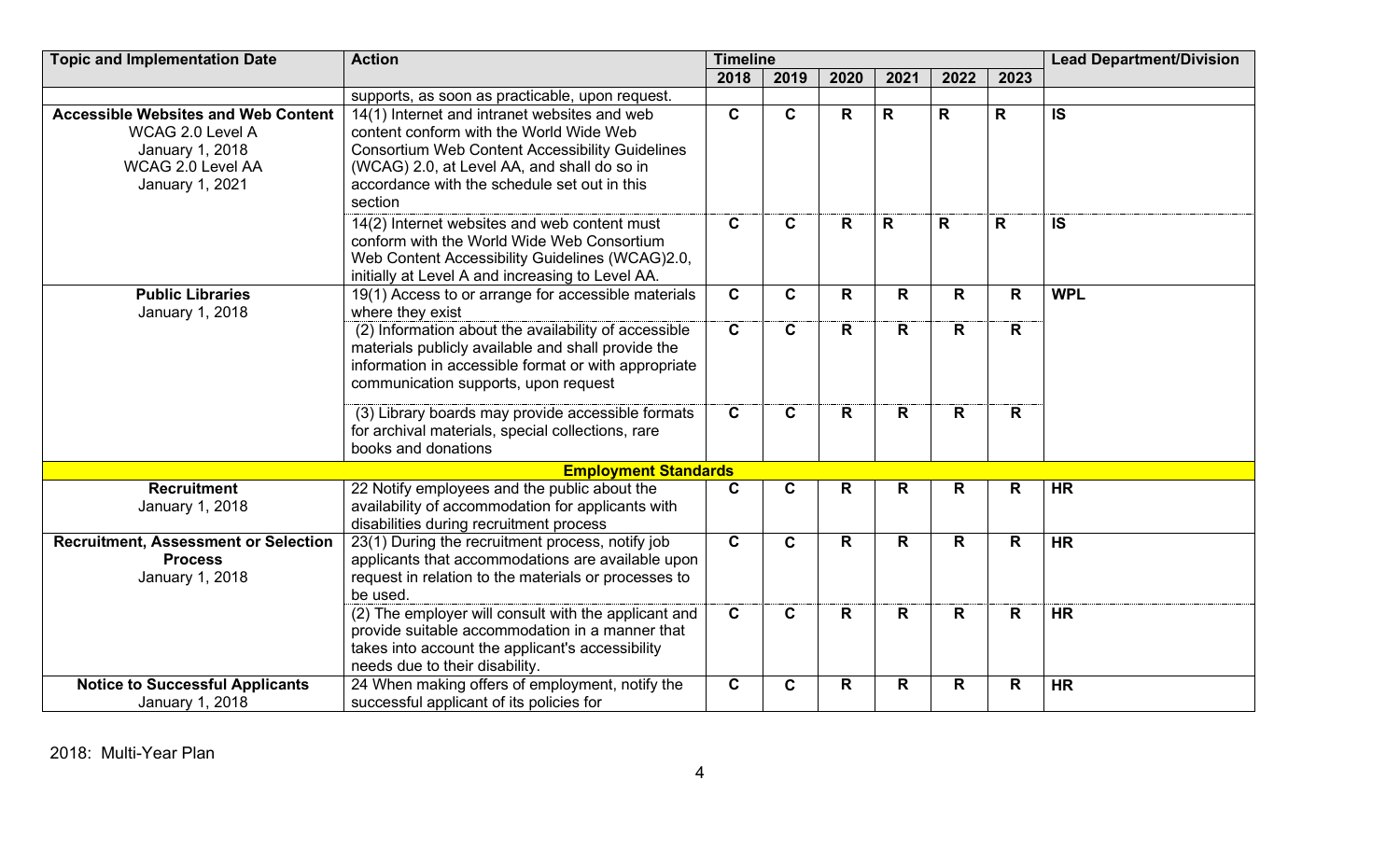| <b>Topic and Implementation Date</b>                                                                      | <b>Action</b>                                                                                                                                                                                                                                                                                                                                                                       | <b>Timeline</b> |                         |              | <b>Lead Department/Division</b> |              |      |           |
|-----------------------------------------------------------------------------------------------------------|-------------------------------------------------------------------------------------------------------------------------------------------------------------------------------------------------------------------------------------------------------------------------------------------------------------------------------------------------------------------------------------|-----------------|-------------------------|--------------|---------------------------------|--------------|------|-----------|
|                                                                                                           |                                                                                                                                                                                                                                                                                                                                                                                     | 2018            | 2019                    | 2020         | 2021                            | 2022         | 2023 |           |
|                                                                                                           | accommodating employees with disabilities                                                                                                                                                                                                                                                                                                                                           |                 |                         |              |                                 |              |      |           |
| <b>Informing Employees of Supports</b><br>January 1, 2018                                                 | 25(1) Inform employees of its policies used to<br>supports employees with disabilities, including, but<br>not limited to, policies on the provision of job<br>accommodations that take into account an<br>employee's accessibility needs due to disability.                                                                                                                         | $\overline{c}$  | $\overline{\mathbf{c}}$ | $\mathsf{R}$ | $\mathsf{R}$                    | $\mathsf{R}$ | R.   | $H$ R     |
|                                                                                                           | (2) Provide the information required to new<br>employees as soon as practicable after they begin<br>employment                                                                                                                                                                                                                                                                      | $\mathbf{C}$    | $\mathbf{C}$            | R            | $\mathsf{R}$                    | $\mathsf{R}$ | R    | <b>HR</b> |
|                                                                                                           | (3) Provide updated information to its employees<br>whenever there is a change to existing policies on<br>the provision of job accommodations that take into<br>account an employee's accessibility needs due to a<br>disability                                                                                                                                                    | $\overline{c}$  | $\overline{c}$          | R            | $\mathsf{R}$                    | R.           | R    | HR        |
| <b>Accessible Formats and</b><br><b>Communication Supports for</b><br><b>Employees</b><br>January 1, 2018 | 26(1) Where an employee with a disability so<br>requests it, every employer shall consult with the<br>employee to provide or arrange for the provision of<br>accessible formats and communication supports<br>for,<br>(a) information that is needed in order to perform<br>the employee's job; and<br>(b) information that is generally available to<br>employees in the workplace | $\mathbf{C}$    | $\mathbf{C}$            | $\mathsf{R}$ | $\mathsf{R}$                    | R.           | R    | <b>HR</b> |
|                                                                                                           | (2) Consult with the employee making the request<br>in determining the suitability of an accessible<br>format or communication support                                                                                                                                                                                                                                              | $\mathbf{C}$    | C                       | R            | R                               | R            | R    | <b>HR</b> |
| <b>Workplace Emergency Response</b><br><b>Information</b><br>January 1, 2018                              | 27(1) Provide individualized workplace emergency<br>response information to employees who have a<br>disability, if the disability is such that the<br>individualized information is necessary and the<br>employer is aware of the need for accommodation<br>due to the employee's disability.                                                                                       | $\mathbf{C}$    | $\mathbf{C}$            | $\mathsf{R}$ | $\mathsf{R}$                    | R            | R.   | <b>HR</b> |
|                                                                                                           | (2) Provide the workplace emergency response<br>information to the person designated by the                                                                                                                                                                                                                                                                                         | $\mathbf C$     | C                       | R            | R                               | R            | R    | <b>HR</b> |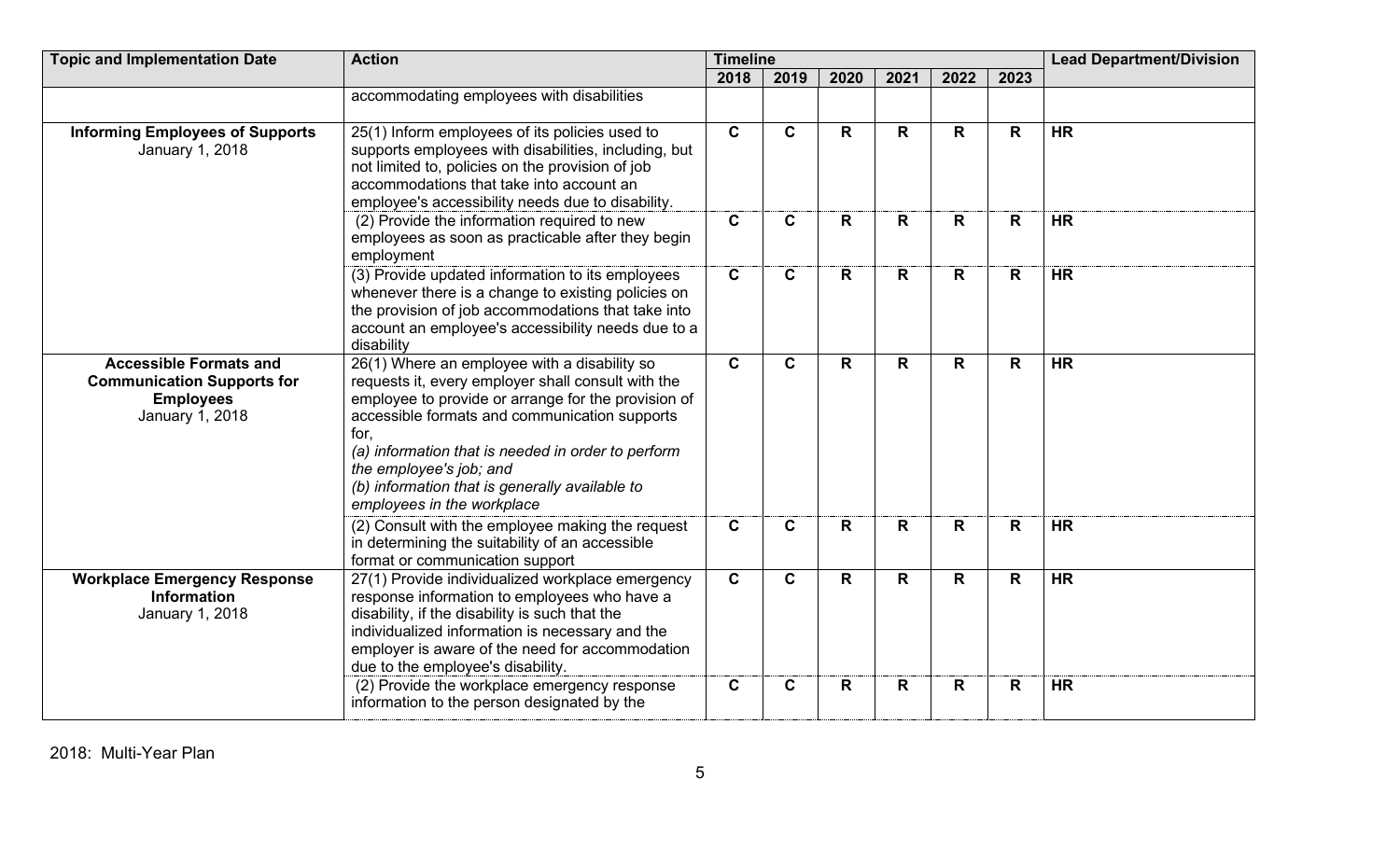| <b>Topic and Implementation Date</b>                                          | <b>Action</b>                                                                                                                                                                                                                                                                                                              | <b>Timeline</b> |              |      |      |             |      | <b>Lead Department/Division</b> |
|-------------------------------------------------------------------------------|----------------------------------------------------------------------------------------------------------------------------------------------------------------------------------------------------------------------------------------------------------------------------------------------------------------------------|-----------------|--------------|------|------|-------------|------|---------------------------------|
|                                                                               |                                                                                                                                                                                                                                                                                                                            | 2018            | 2019         | 2020 | 2021 | 2022        | 2023 |                                 |
|                                                                               | employer to provide assistance                                                                                                                                                                                                                                                                                             |                 |              |      |      |             |      |                                 |
|                                                                               | (3) Provide the information required as soon as<br>practicable after the employer becomes aware of<br>the need for accommodation due to the employee's<br>disability.                                                                                                                                                      | $\mathbf{C}$    | $\mathbf C$  | R.   | R    | R           | R    | <b>HR</b>                       |
|                                                                               | (4) Review the individualized workplace<br>emergency response information,<br>(a) when the employee moves to a different<br>location in the organization<br>(b) when the employee's overall accommodations<br>needs or plans are reviewed; and<br>(c) when the employer reviews its general<br>emergency response policies | $\mathbf C$     | $\mathbf{C}$ | R.   | R.   | R           | R    | <b>HR</b>                       |
| <b>Documented Individual</b><br><b>Accommodation Plans</b><br>January 1, 2018 | 28(1) Develop a written process for the<br>development of documented individual<br>accommodation plans for employees with<br>disabilities.                                                                                                                                                                                 | $\mathbf C$     | $\mathbf C$  | R    | R    | $\mathbf R$ | R    | <b>HR</b>                       |
|                                                                               | (2) The process for the development of<br>documented individual accommodation plans shall<br>include eight prescribed elements.                                                                                                                                                                                            | $\mathbf C$     | C            | R    | R    | $\mathbf R$ | R    | <b>HR</b>                       |
|                                                                               | (3) Individual accommodation plans shall,<br>(a) if requested, include any information regarding<br>accessible formats and communications supports<br>provided<br>(b) include individualized workplace emergency<br>response information<br>(c) identify any other accommodation that is to be<br>provided.                | $\mathbf c$     | C.           | R    | R    | R           | R    | <b>HR</b>                       |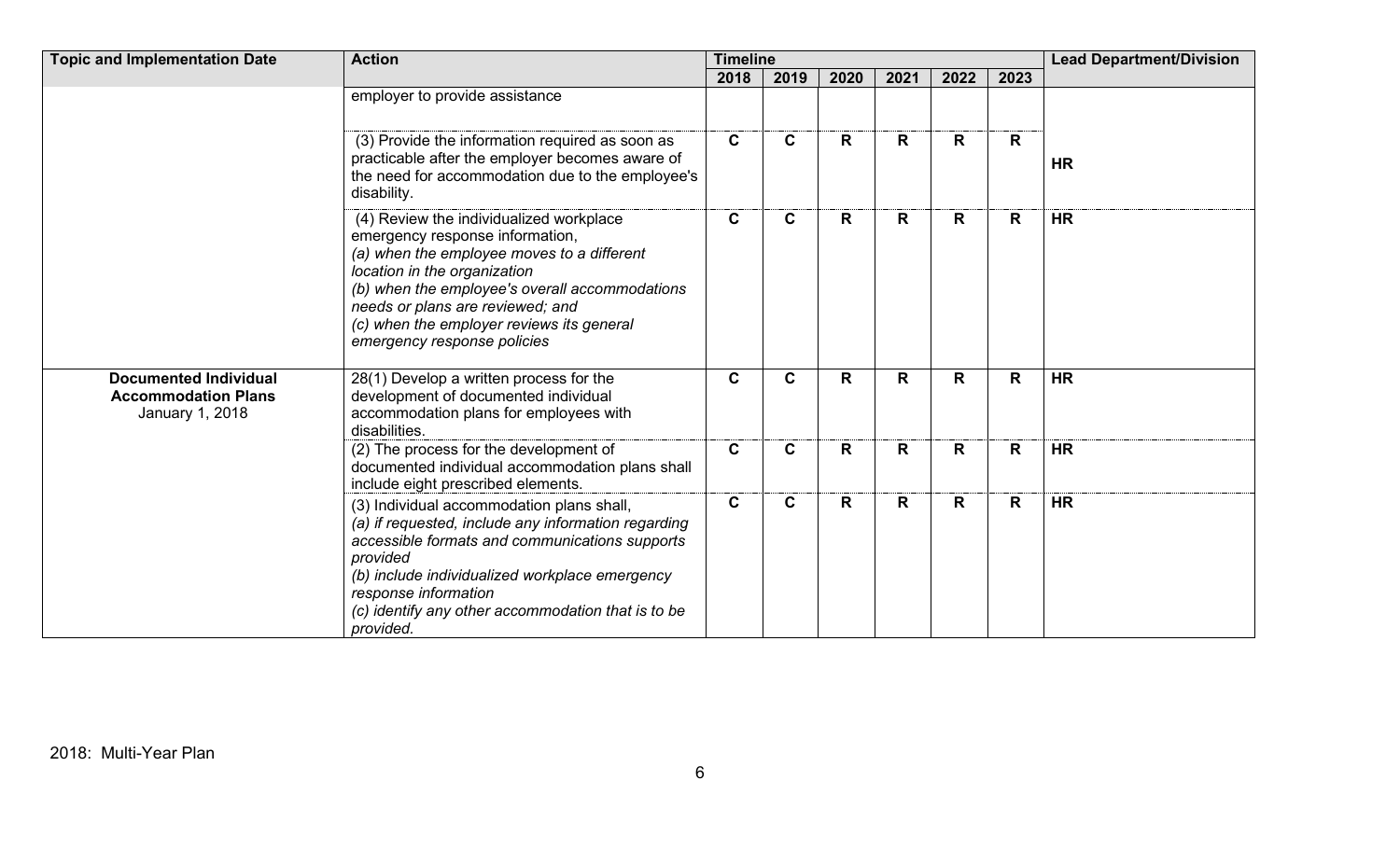| <b>Topic and Implementation Date</b>                         | <b>Action</b>                                                                                                                                                                                                                                                                                                                                                                                                                                                    | <b>Timeline</b> |              |              |      | <b>Lead Department/Division</b> |              |           |
|--------------------------------------------------------------|------------------------------------------------------------------------------------------------------------------------------------------------------------------------------------------------------------------------------------------------------------------------------------------------------------------------------------------------------------------------------------------------------------------------------------------------------------------|-----------------|--------------|--------------|------|---------------------------------|--------------|-----------|
|                                                              |                                                                                                                                                                                                                                                                                                                                                                                                                                                                  | 2018            | 2019         | 2020         | 2021 | 2022                            | 2023         |           |
| <b>Return to Work Process</b><br>January 1, 2018             | $29(1)(a)$ Develop and have in place a return to<br>work process for its employees who have been<br>absent from work due to a disability and require<br>disability-related accommodations in order to return<br>to work;<br>(b) document the process                                                                                                                                                                                                             | $\mathbf C$     | C            | $\mathsf{R}$ | R    | R                               | $\mathsf{R}$ | <b>HR</b> |
|                                                              | (2) The return to work process will,<br>(a) outline the steps the employer will take to<br>facilitate the return to work of employees who were<br>absent because their disability required them to be<br>away from work;<br>(b) use documented individual accommodation<br>plans<br>$(3)$ The<br>return to work process referenced in this section<br>does not replace or override any other return to<br>work process created by or under any other<br>statute. | $\mathbf C$     | $\mathbf{C}$ | $\mathsf{R}$ | R.   | $\mathsf{R}$                    | R            | <b>HR</b> |
| <b>Performance Management</b><br>January 1, 2018             | 30(1) An employer that uses performance<br>management in respect of its employees shall take<br>into account the accessibility needs of employees<br>with disabilities, as well as the individual<br>accommodation plans, when using its performance<br>management process in respect of employees with<br>disabilities                                                                                                                                          | $\mathbf{C}$    | $\mathbf{C}$ | $\mathsf{R}$ | R    | $\mathsf{R}$                    | $\mathsf{R}$ | <b>HR</b> |
| <b>Career Development and Advancement</b><br>January 1, 2018 | 31 An employer that provides career development<br>and advancement to its employees shall take into<br>account the accessibility needs of its employees<br>with disabilities as well as any individual<br>accommodation plans, when providing career<br>development and advancement to its employees<br>with disabilities                                                                                                                                        | $\mathbf{C}$    | $\mathbf{C}$ | R            | R.   | R                               | R            | <b>HR</b> |
| <b>Re-deployment</b><br>January 1, 2018                      | 32 An employer that uses redeployment shall take<br>into account the accessibility needs of its<br>employees with disabilities, as well as individual<br>accommodation plans, when redeploying<br>employees with disabilities                                                                                                                                                                                                                                    | $\mathbf c$     | $\mathbf C$  | R            | R    | R                               | $\mathsf{R}$ | <b>HR</b> |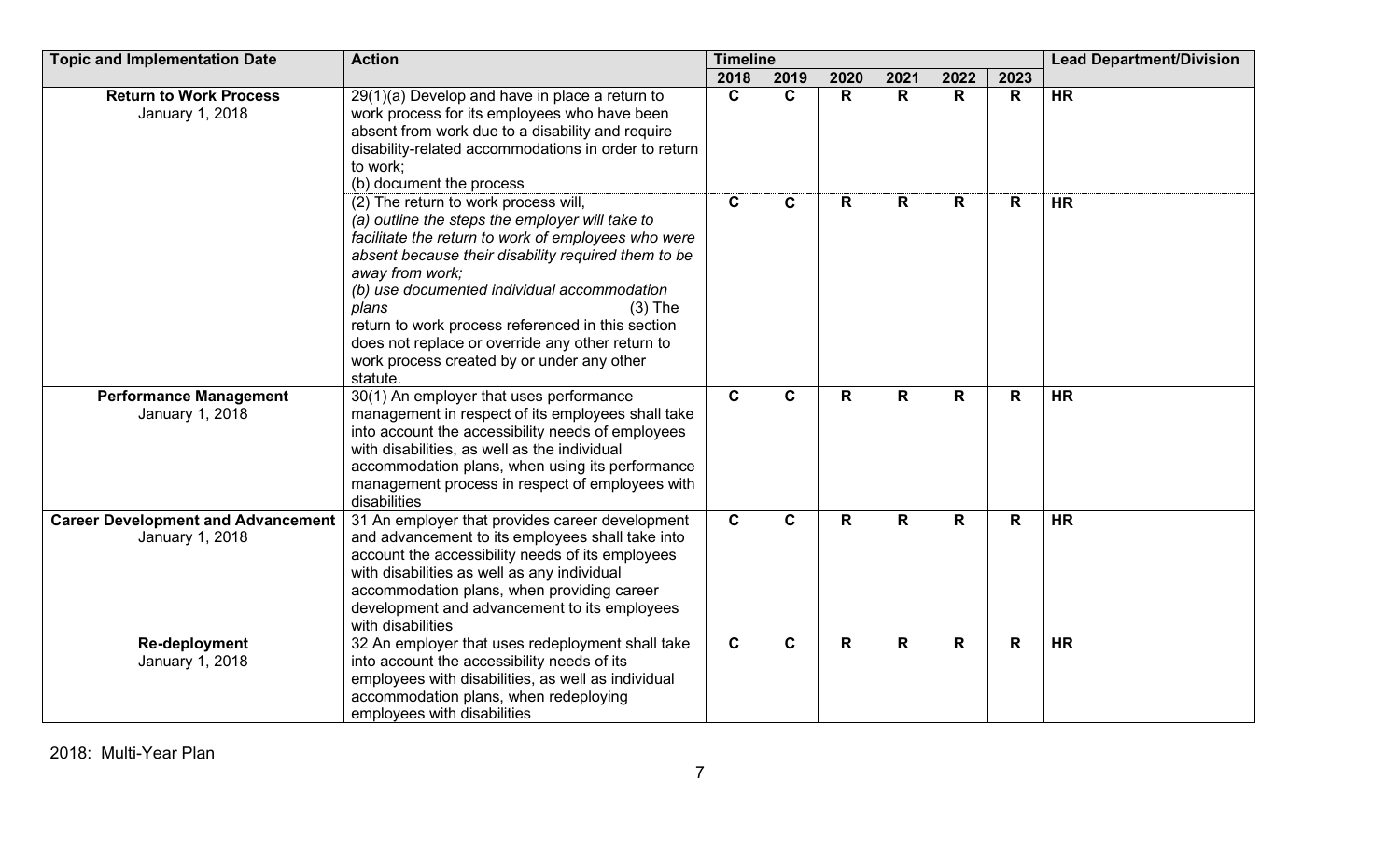| <b>Topic and Implementation Date</b>                                                                                                                                                                                                         | <b>Action</b><br><b>Timeline</b>                                                                                                                                                                                                                                                                                                                                                                                                           |                            |                  |        |        |                              |        |                          |  |  |  |
|----------------------------------------------------------------------------------------------------------------------------------------------------------------------------------------------------------------------------------------------|--------------------------------------------------------------------------------------------------------------------------------------------------------------------------------------------------------------------------------------------------------------------------------------------------------------------------------------------------------------------------------------------------------------------------------------------|----------------------------|------------------|--------|--------|------------------------------|--------|--------------------------|--|--|--|
|                                                                                                                                                                                                                                              |                                                                                                                                                                                                                                                                                                                                                                                                                                            | 2018                       | 2019             | 2020   | 2021   | 2022                         | 2023   |                          |  |  |  |
| <b>Conventional and Specialized Transportation Standards</b><br>Note: Welland Transit references the Ontario Professional Transit Association's<br>'Public Transit Industry Compliance Workbook' to assist in meeting AODA Regulation 191/11 |                                                                                                                                                                                                                                                                                                                                                                                                                                            |                            |                  |        |        |                              |        |                          |  |  |  |
| Availability of Information on<br><b>Accessibility Equipment, etc</b><br>January 1, 2018                                                                                                                                                     | 34(1) Accessibility equipment and features of their<br>vehicles, routes and services must be made<br>available to the public<br>(2) Upon request, information as described in<br>subsection (1) must be provided in an accessible<br>format.                                                                                                                                                                                               | $\mathbf c$<br>$\mathbf c$ | C<br>$\mathbf c$ | R<br>R | R<br>R | $\mathsf{R}$<br>$\mathsf{R}$ | R<br>R | <b>TR</b>                |  |  |  |
| <b>Non-Functioning Accessibility</b><br><b>Equipment</b><br><b>January 1, 201</b>                                                                                                                                                            | 35 If the accessibility equipment on a vehicle is not<br>functioning and equivalent service cannot be<br>provided, conventional transportation service<br>providers and specialized transportation service<br>providers will take reasonable steps to<br>accommodate persons with disabilities who would<br>otherwise use the equipment and the<br>transportation service provider shall repair the<br>equipment as soon as is practicable | $\mathbf{C}$               | $\mathbf{C}$     | R      | R.     | R                            | R      | <b>TR</b>                |  |  |  |
| <b>Accessibility Training</b><br>January 1, 2014                                                                                                                                                                                             | 36(1) Conventional transportation service providers<br>and specialized transportation service providers<br>shall conduct employee and volunteer accessibility<br>training.                                                                                                                                                                                                                                                                 | $\mathbf C$                | C                | R      | R      | R                            | R      | <b>TR</b>                |  |  |  |
|                                                                                                                                                                                                                                              | (2) The accessibility training shall include training<br>on,<br>(a) the safe use of accessibility equipment and<br>features<br>(b) acceptable modifications to procedures in<br>situations where temporary barriers exist or<br>accessibility equipment on a vehicle fails; and<br>(c) emergency preparedness and response<br>procedures that provide for the safety of persons<br>with disabilities.                                      | $\mathbf c$                | C                | R      | R      | R                            | R      | $\overline{\mathsf{TR}}$ |  |  |  |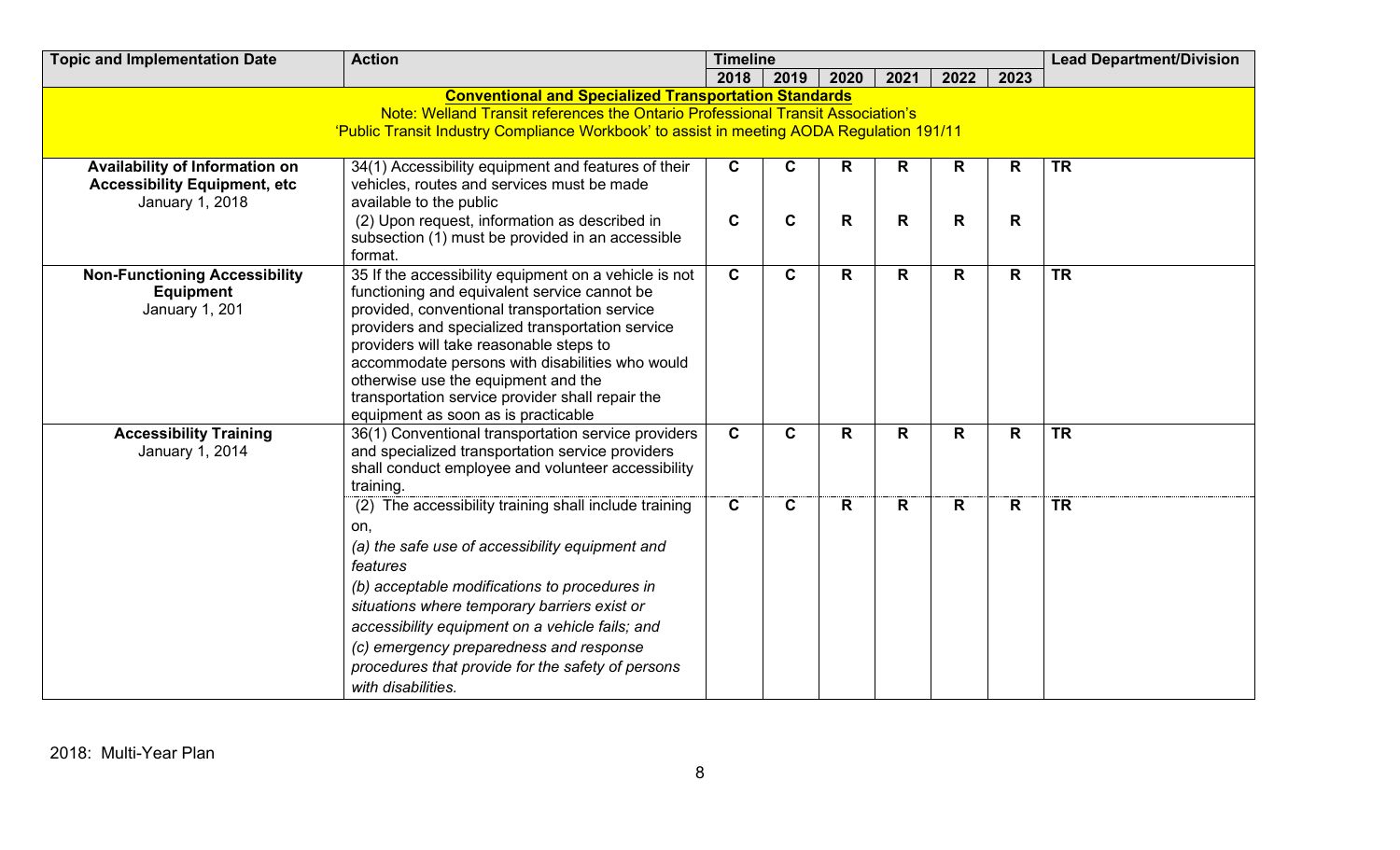| <b>Topic and Implementation Date</b>                                             | <b>Action</b>                                                                                                                                                                                                                                                                                                                                                                                                                                                             | <b>Timeline</b>  |              |                              |              |              |        | <b>Lead Department/Division</b> |
|----------------------------------------------------------------------------------|---------------------------------------------------------------------------------------------------------------------------------------------------------------------------------------------------------------------------------------------------------------------------------------------------------------------------------------------------------------------------------------------------------------------------------------------------------------------------|------------------|--------------|------------------------------|--------------|--------------|--------|---------------------------------|
|                                                                                  |                                                                                                                                                                                                                                                                                                                                                                                                                                                                           | 2018             | 2019         | 2020                         | 2021         | 2022         | 2023   |                                 |
|                                                                                  | (3) Keep a record of the training provided, including<br>the training dates and number of people who<br>attended                                                                                                                                                                                                                                                                                                                                                          | $\mathbf{C}$     | $\mathbf{C}$ | $\mathsf{R}$                 | R            | R            | R      | <b>TR</b>                       |
| <b>Emergency Preparedness and</b><br><b>Response Policies</b><br>January 1, 2018 | 37(1) Conventional transportation service providers<br>and specialized transportation service providers,<br>(a) shall establish emergency preparedness and<br>response policies that provide for the safety of<br>persons with disabilities; and<br>(b) make the policies available to the public<br>(2) Upon request, provide the polices in an                                                                                                                          | $\mathbf C$<br>C | C<br>C       | $\mathsf{R}$<br>$\mathsf{R}$ | R<br>R       | R.<br>R      | R<br>R | <b>TR</b><br><b>TR</b>          |
| <b>Fares, Support Persons</b><br>January 1, 2018                                 | accessible format<br>38(1) Neither Conventional transportation service<br>provider nor Specialized transportation service                                                                                                                                                                                                                                                                                                                                                 | $\mathbf{C}$     | C            | R                            | $\mathsf{R}$ | R            | R      | <b>TR</b>                       |
|                                                                                  | provider will charge a fare to a support person who<br>is accompanying a person with a disability, where<br>the support worker is needed<br>(2) It is the responsibility of a person with a<br>disability to demonstrate to a transportation service<br>provider their need for a support person to<br>accompany them on the conventional or<br>specialized transportation service and to ensure<br>that the appropriate designation for a support<br>person is in place. | $\mathbf C$      | C            | $\mathsf{R}$                 | R            | $\mathsf{R}$ | R      | <b>TR</b>                       |
| <b>Transition, Existing Vehicles</b><br>January 1, 2018                          | 40(1) Not required to retrofit vehicles that are within<br>their fleet (as of July 1, 2011)                                                                                                                                                                                                                                                                                                                                                                               | $\mathbf C$      | C            | R                            | R            | R            | R      | <b>TR</b>                       |
|                                                                                  | (2) If a portion of a vehicle is modified in a way that<br>affects or could affect accessibility on or after July<br>1, 2011, the transportation service provider shall<br>ensure that the modified portion meets the<br>requirements                                                                                                                                                                                                                                     | $\mathbf{C}$     | $\mathbf{C}$ | $\mathsf{R}$                 | R            | R            | R      | <b>TR</b>                       |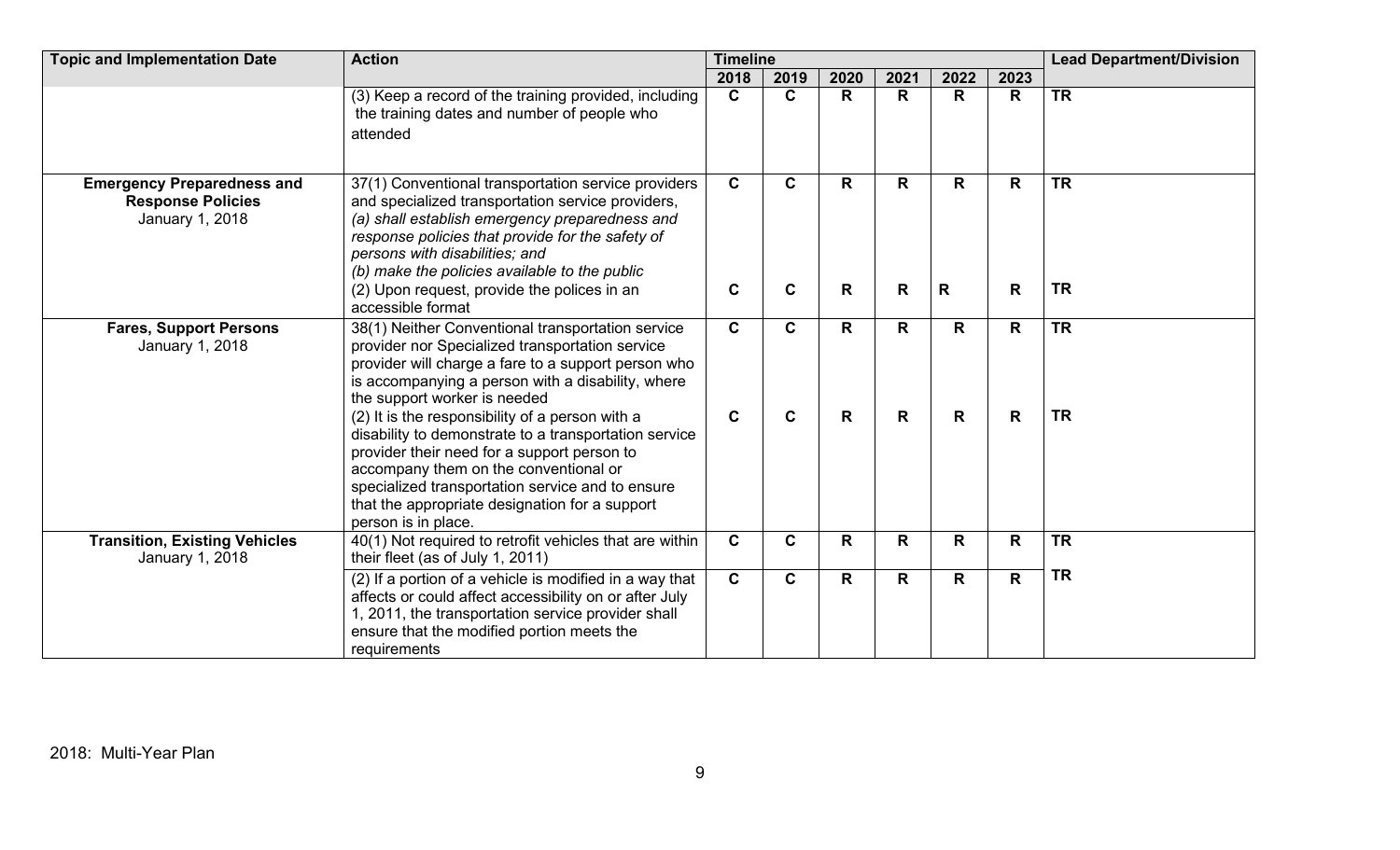| <b>Topic and Implementation Date</b>                                                                          | <b>Action</b>                                                                                                                                                                                                                                                                                                                                                                                                                                                                                                                                                                    | <b>Timeline</b> |              |              |              | <b>Lead Department/Division</b> |      |           |
|---------------------------------------------------------------------------------------------------------------|----------------------------------------------------------------------------------------------------------------------------------------------------------------------------------------------------------------------------------------------------------------------------------------------------------------------------------------------------------------------------------------------------------------------------------------------------------------------------------------------------------------------------------------------------------------------------------|-----------------|--------------|--------------|--------------|---------------------------------|------|-----------|
|                                                                                                               |                                                                                                                                                                                                                                                                                                                                                                                                                                                                                                                                                                                  | 2018            | 2019         | 2020         | 2021         | 2022                            | 2023 |           |
|                                                                                                               | (3) The Conventional Transportation service<br>provider does not have to meet the requirements if<br>the modifications would impair the structural<br>integrity of the vehicle or the mobility aid accessible<br>rail car                                                                                                                                                                                                                                                                                                                                                        | $\mathbf{C}$    | $\mathbf{C}$ | R            | $\mathsf{R}$ | $\mathsf{R}$                    | R    | <b>TR</b> |
| <b>Accessibility Plans, Conventional</b><br><b>Transportation Services</b>                                    | $\overline{41(1)}$ Identify the process for managing, evaluation<br>and taking action on customer feedback.                                                                                                                                                                                                                                                                                                                                                                                                                                                                      | $\mathbf{C}$    | $\mathbf{C}$ | $\mathsf{R}$ | $\mathsf{R}$ | $\mathsf{R}$                    | R    | <b>TR</b> |
| January 1, 2018                                                                                               | (2) At least one public meeting involving people<br>with disabilities must take place annually                                                                                                                                                                                                                                                                                                                                                                                                                                                                                   | $\mathbf C$     | $\mathbf c$  | R            | R            | $\mathsf{R}$                    | R    |           |
|                                                                                                               | (3) Conventional Transportation and Specialized<br>Transportation services must both be addressed in<br>the accessibility plan.                                                                                                                                                                                                                                                                                                                                                                                                                                                  | $\mathbf c$     | $\mathbf c$  | R            | R            | $\mathbf R$                     | R    |           |
| <b>Accessibility plans, Specialized</b><br><b>Transportation Services</b><br>January 1, 2018                  | 42 Specialized transportation service providers<br>shall, in their accessibility plans,<br>(a) identify the process for estimating the demand<br>for specialized transportation services; and<br>(b) develop steps to reduce wait times for<br>specialized transportation services                                                                                                                                                                                                                                                                                               | $\mathbf{C}$    | $\mathbf c$  | R            | R            | R                               | R    | <b>TR</b> |
| <b>Accessibility Plans, Conventional and</b><br><b>Specialized Transportation Services</b><br>January 1, 2018 | 43 In the accessibility plans, describe their<br>procedures for dealing with accessibility equipment<br>failures.                                                                                                                                                                                                                                                                                                                                                                                                                                                                | $\mathbf{C}$    | $\mathbf c$  | R            | R            | R                               | R    | <b>TR</b> |
| <b>General Responsibilities</b><br>January 1, 2018                                                            | 44(1) Conventional transportation service providers<br>shall,<br>(a) deploy lifting devices, ramps or portable bridge<br>plates upon the request of a person with a disability<br>(b) ensure that adequate time is provided to person<br>with disabilities to safely board, be secured and<br>deboard transportation vehicles with assistance,<br>when requested<br>(c) assist with safe and careful storage of mobility<br>aids or mobility assistive devices used by persons<br>with disabilities; and<br>(d) allow a person with a disability to travel with a<br>medical aid | $\mathbf{C}$    | $\mathbf C$  | R            | $\mathsf{R}$ | R                               | R.   | <b>TR</b> |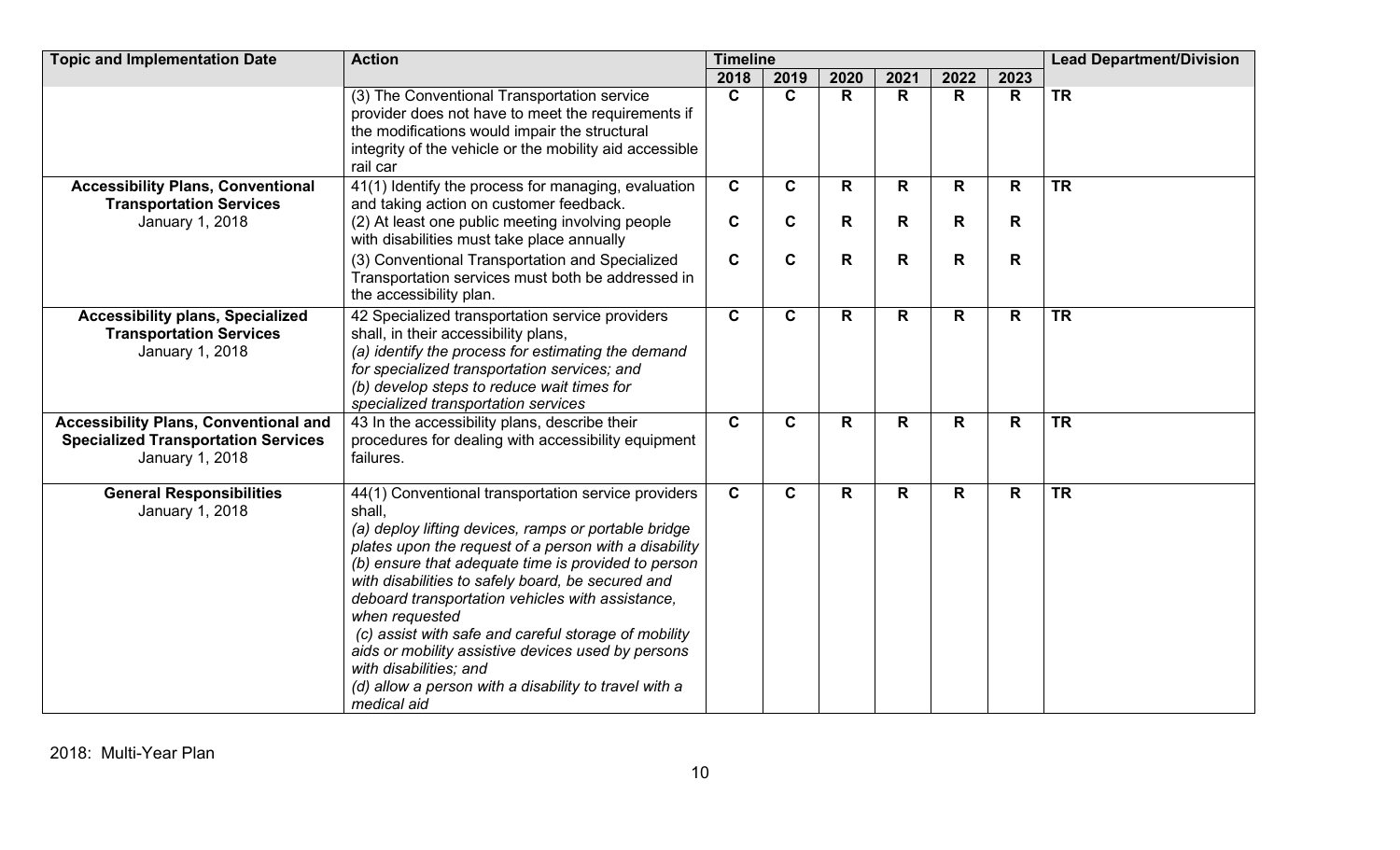| <b>Topic and Implementation Date</b>                                                | <b>Action</b>                                                                                                                                                                                                                                                                                                                    | <b>Timeline</b> |              |              |      | <b>Lead Department/Division</b> |              |           |
|-------------------------------------------------------------------------------------|----------------------------------------------------------------------------------------------------------------------------------------------------------------------------------------------------------------------------------------------------------------------------------------------------------------------------------|-----------------|--------------|--------------|------|---------------------------------|--------------|-----------|
|                                                                                     |                                                                                                                                                                                                                                                                                                                                  | 2018            | 2019         | 2020         | 2021 | 2022                            | 2023         |           |
|                                                                                     | (2) Make information available in an accessible<br>format                                                                                                                                                                                                                                                                        | $\mathbf{C}$    | $\mathbf C$  | R            | R    | R                               | R            | <b>TR</b> |
| <b>Alternative Accessible Method of</b><br><b>Transportation</b><br>January 1, 2018 | 45(1) Unless not practicable to do so, a<br>conventional transportation service provider who<br>doesn't provide specialized transportation services<br>shall ensure that any person with a disability who<br>can't use the conventional transit system is<br>provided with an alternative accessible method of<br>transportation | $\mathbf{C}$    | $\mathbf{C}$ | R            | R.   | R                               | R            | <b>TR</b> |
|                                                                                     | (2) The above does not apply if there is a<br>specialized transit provider in the same jurisdiction<br>where the conventional transit provides<br>transportation services.                                                                                                                                                       | $\mathbf c$     | $\mathbf C$  | $\mathsf{R}$ | R    | R                               | R            | <b>TR</b> |
| <b>Fares</b><br>$46(1)$ by<br>July 1, 2011<br>46(2)                                 | 46(1) A person with a disability cannot be charged<br>a higher fare than a person without a disability,<br>however a person with a disability can be charged<br>a lesser fare.                                                                                                                                                   | $\mathbf{C}$    | $\mathbf{C}$ | R            | R.   | R                               | R            | <b>TR</b> |
| January 1, 2018                                                                     | (2) If Specialized transit is not available, alternative<br>fare payment options to persons with disabilities<br>will be available, if they cannot because of their<br>disability, use a fare payment option                                                                                                                     | $\mathbf{C}$    | $\mathbf C$  | $\mathsf{R}$ | R    | $\mathsf{R}$                    | $\mathsf{R}$ | <b>TR</b> |
| <b>Transit Stops</b><br>January 1, 2018                                             | 47(1) Ensure that the persons with disabilities are<br>able to board or deboard a transportation vehicle at<br>the closest available safe location, as determined<br>by the operator                                                                                                                                             | $\overline{c}$  | $\mathbf{C}$ | $\mathsf{R}$ | R.   | $\mathsf{R}$                    | R            | TR        |
|                                                                                     | (2) In determining where a safe location may be<br>situated for the purposes of subsection (1), the<br>conventional transportation service provider shall<br>give consideration to the preferences of the person<br>with a disability.                                                                                           | $\mathbf c$     | $\mathbf C$  | $\mathsf{R}$ | R    | $\mathsf{R}$                    | $\mathbf R$  | <b>TR</b> |
|                                                                                     | (3) Ensure that operators of their transportation<br>vehicles promptly report to an appropriate authority<br>where a transit stop is temporarily inaccessible or<br>where a temporary barrier exists                                                                                                                             | $\mathbf c$     | $\mathbf c$  | R            | R    | R                               | R            | <b>TR</b> |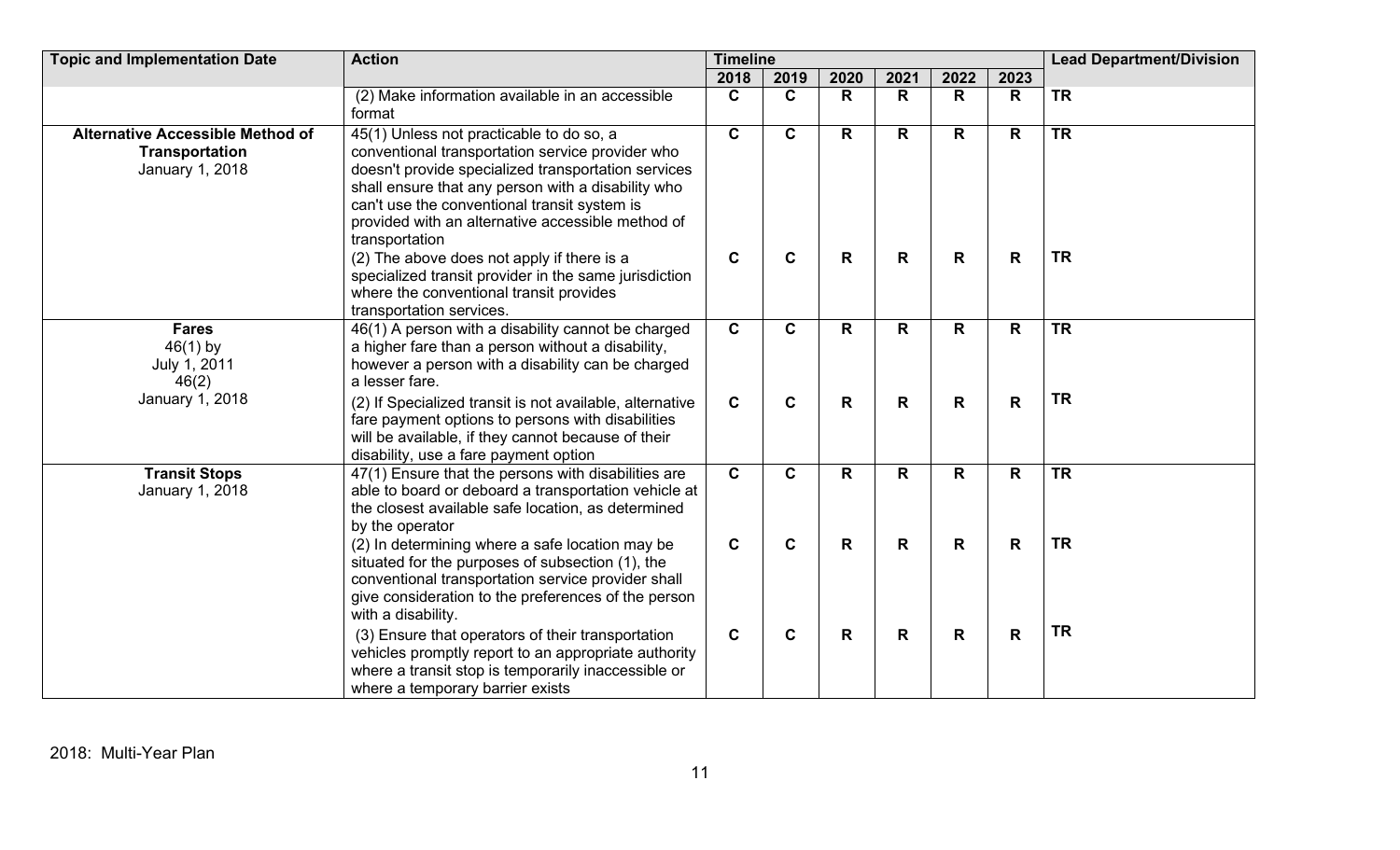| <b>Topic and Implementation Date</b>                    | <b>Action</b>                                                                                                                                                                                                                                                                         | <b>Timeline</b>            |                            |                    |              |                             |        | <b>Lead Department/Division</b> |  |
|---------------------------------------------------------|---------------------------------------------------------------------------------------------------------------------------------------------------------------------------------------------------------------------------------------------------------------------------------------|----------------------------|----------------------------|--------------------|--------------|-----------------------------|--------|---------------------------------|--|
|                                                         |                                                                                                                                                                                                                                                                                       | 2018                       | 2019                       | 2020               | 2021         | 2022                        | 2023   |                                 |  |
| <b>Storage of Mobility Aids, etc</b><br>January 1, 2018 | 48(1) Ensure that mobility aids and assistive<br>devices are stored in passenger compartments<br>within reach of the person with a disability who<br>uses the aid or device                                                                                                           | $\mathbf{C}$               | $\mathbf{C}$               | $\mathsf{R}$       | $\mathsf{R}$ | $\mathsf{R}$                | R      | <b>TR</b>                       |  |
|                                                         | (2) If safe storage of mobility aid and assistive<br>devices is not possible within the passenger<br>compartment, ensure that mobility aids and<br>assistive devices are stored in the baggage<br>compartment of the vehicle on which the person<br>with the disability is travelling | $\mathbf C$                | $\mathbf C$                | $\mathbf R$        | R            | $\mathbf R$                 | R      | <b>TR</b>                       |  |
|                                                         | (3) Ensure that operators of its transportation<br>vehicles secure and return mobility aids and<br>mobility assistive devices safely in order to not<br>affect other passengers or damage the aid or<br>device                                                                        | $\mathbf C$                | $\mathbf c$                | R                  | R            | $\mathbf R$                 | R      | <b>TR</b>                       |  |
|                                                         | (4) No transit provider can charge a fee for the<br>storage of a mobility aid or a mobility assistive<br>device                                                                                                                                                                       | $\mathbf c$                | $\mathbf c$                | $\mathbf R$        | R            | $\mathbf R$                 | R      | <b>TR</b>                       |  |
| <b>Courtesy Seating</b><br>January 1, 2018              | 49(1) Ensure that there is clearly marked courtesy<br>seating for persons with disabilities on<br>transportation vehicles<br>(2) The courtesy seating for person with disabilities                                                                                                    | $\mathbf c$                | $\mathbf{C}$               | R                  | R            | R                           | R      | <b>TR</b>                       |  |
|                                                         | shall be located as close as practicable to the<br>entrance door of the vehicle<br>(3) The courtesy seating will be signed, people<br>who do not have disabilities will understand that<br>they must vacate the courtesy seating if its use is                                        | $\mathbf C$<br>$\mathbf c$ | $\mathbf c$<br>$\mathbf c$ | $\mathsf{R}$<br>R. | R<br>R       | $\mathbf R$<br>$\mathsf{R}$ | R<br>R |                                 |  |
|                                                         | required by a person with a disability                                                                                                                                                                                                                                                |                            |                            |                    |              |                             |        |                                 |  |
|                                                         | (4) Develop a communication strategy designed to<br>inform the public about the purpose of courtesy<br>seating                                                                                                                                                                        | $\mathbf C$                | $\mathbf c$                | $\mathsf{R}$       | R            | $\mathsf{R}$                | R      |                                 |  |
| <b>Service Disruptions</b><br>July 1, 2018              | 50 If a route or scheduled service is temporarily<br>changed, and the change is known in advance<br>transit services shall,<br>(a) make available alternate accessible                                                                                                                | $\mathbf{C}$               | $\mathbf C$                | $\mathbf R$        | R            | $\mathbf R$                 | R      | <b>TR</b>                       |  |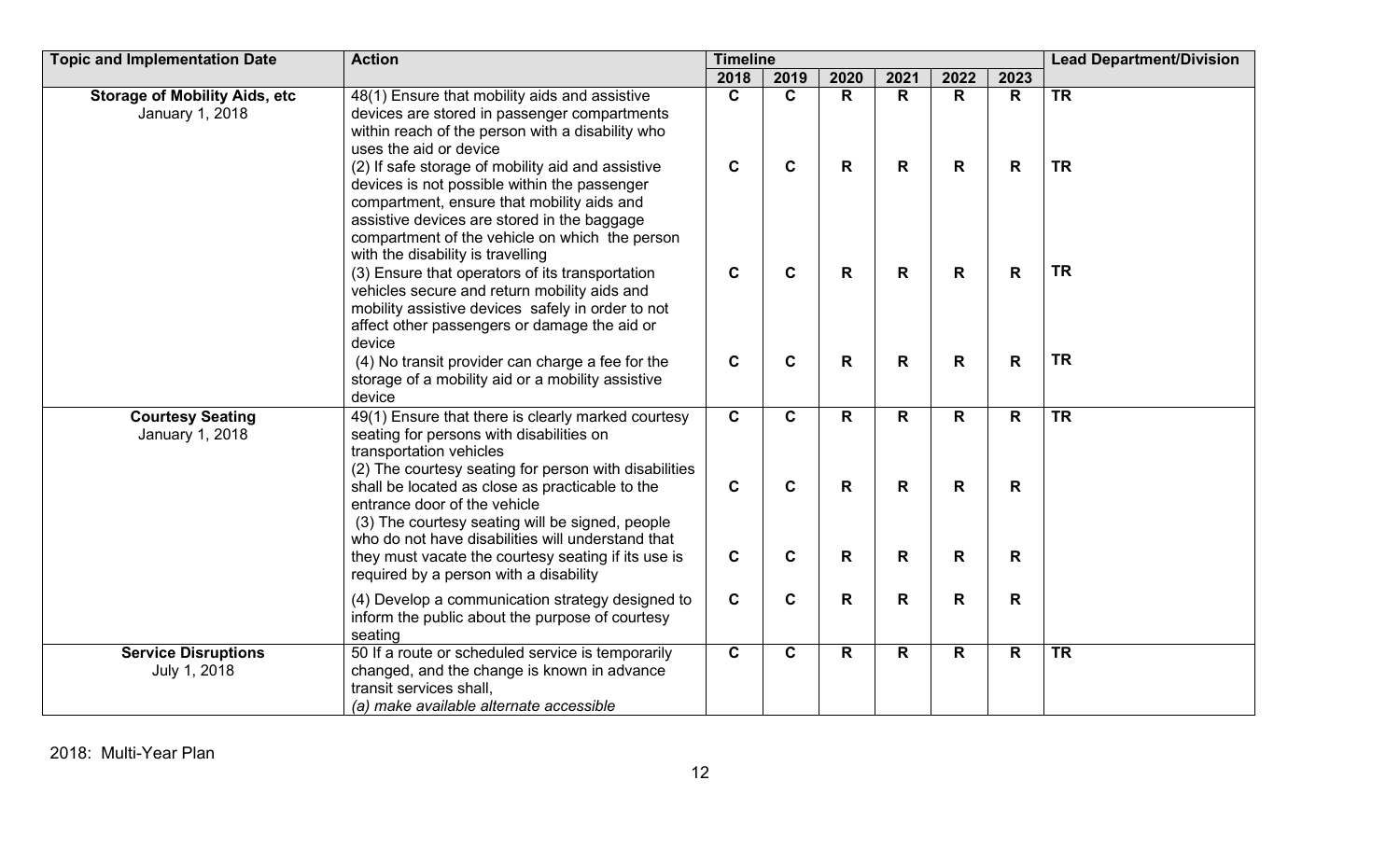| <b>Topic and Implementation Date</b>                | <b>Action</b>                                                                                                                                                                                                                                                                       | <b>Timeline</b>            |                             |        |         |                              |                   | <b>Lead Department/Division</b> |  |
|-----------------------------------------------------|-------------------------------------------------------------------------------------------------------------------------------------------------------------------------------------------------------------------------------------------------------------------------------------|----------------------------|-----------------------------|--------|---------|------------------------------|-------------------|---------------------------------|--|
|                                                     |                                                                                                                                                                                                                                                                                     | 2018                       | 2019                        | 2020   | 2021    | 2022                         | 2023              |                                 |  |
|                                                     | arrangements to transfer people with disabilities to<br>their route destination<br>(b) communicate in a manner that takes into<br>account the person's disability                                                                                                                   |                            |                             |        |         |                              |                   |                                 |  |
| <b>Pre-Boarding Announcement</b><br>January 1, 2018 | 51(1) On request, pre-boarding verbal<br>announcements of the route, direction, destination<br>or next major stop<br>(2) Electronic pre-boarding announcements of the                                                                                                               | $\mathbf c$<br>$\mathbf C$ | $\mathbf{C}$<br>$\mathbf c$ | R<br>R | R.<br>R | $\mathsf{R}$<br>$\mathsf{R}$ | $\mathsf{R}$<br>R | <b>TR</b>                       |  |
|                                                     | route, direction, destination or next major stop on<br>its transportation vehicles                                                                                                                                                                                                  |                            |                             |        |         |                              |                   |                                 |  |
| <b>On-Board Announcement</b><br>January 1, 2018     | 52(1) There must be audible verbal<br>announcements of all destination points or<br>available route stops on its transportation vehicles<br>while the vehicle is on route or while the vehicle is<br>being operated                                                                 | $\mathbf c$                | $\mathbf{C}$                | R      | R.      | $\mathsf{R}$                 | R                 | <b>TR</b>                       |  |
|                                                     | (2) All destination point or available route stops,<br>(a) are announced through electronic means; and<br>(b) are legibly and visually displayed through<br>electronic means                                                                                                        | $\mathbf C$                | $\mathbf C$                 | R      | R       | $\mathsf{R}$                 | R                 |                                 |  |
|                                                     | (3) Visual display of destination point or stop<br>information                                                                                                                                                                                                                      | $\mathbf C$                | $\mathbf C$                 | R      | R       | R                            | R                 |                                 |  |
| Requirements re: grab bars, etc<br>January 1, 2018  | 53(1) All transportation vehicles that are<br>manufactured on or after January 1, 2013 are<br>equipped with grab bars, handholds, handrails or<br>stanchions that are provided where appropriate at<br>and as specified.                                                            | $\mathbf{C}$               | $\mathbf{C}$                | R.     | R.      | R                            | R                 | <b>TR</b>                       |  |
|                                                     | (2) Grab bars, handholds, handrails or stanchions<br>located at an entrance or exit used by a person<br>with a disability are accessible from ground level<br>and are mounted so that they are inside the vehicle<br>when the doors are closed. Standards provided in<br>AODA, 2005 | $\mathbf C$                | $\mathbf C$                 | R      | R       | $\mathsf{R}$                 | R                 |                                 |  |
| <b>Floors and Carpeted Surfaces</b><br>July 1, 2018 | 54(1) All transportation vehicles manufactured on<br>or after January 1, 2013 must;                                                                                                                                                                                                 | $\mathbf C$                | $\mathbf c$                 | R      | R       | R                            | R                 | <b>TR</b>                       |  |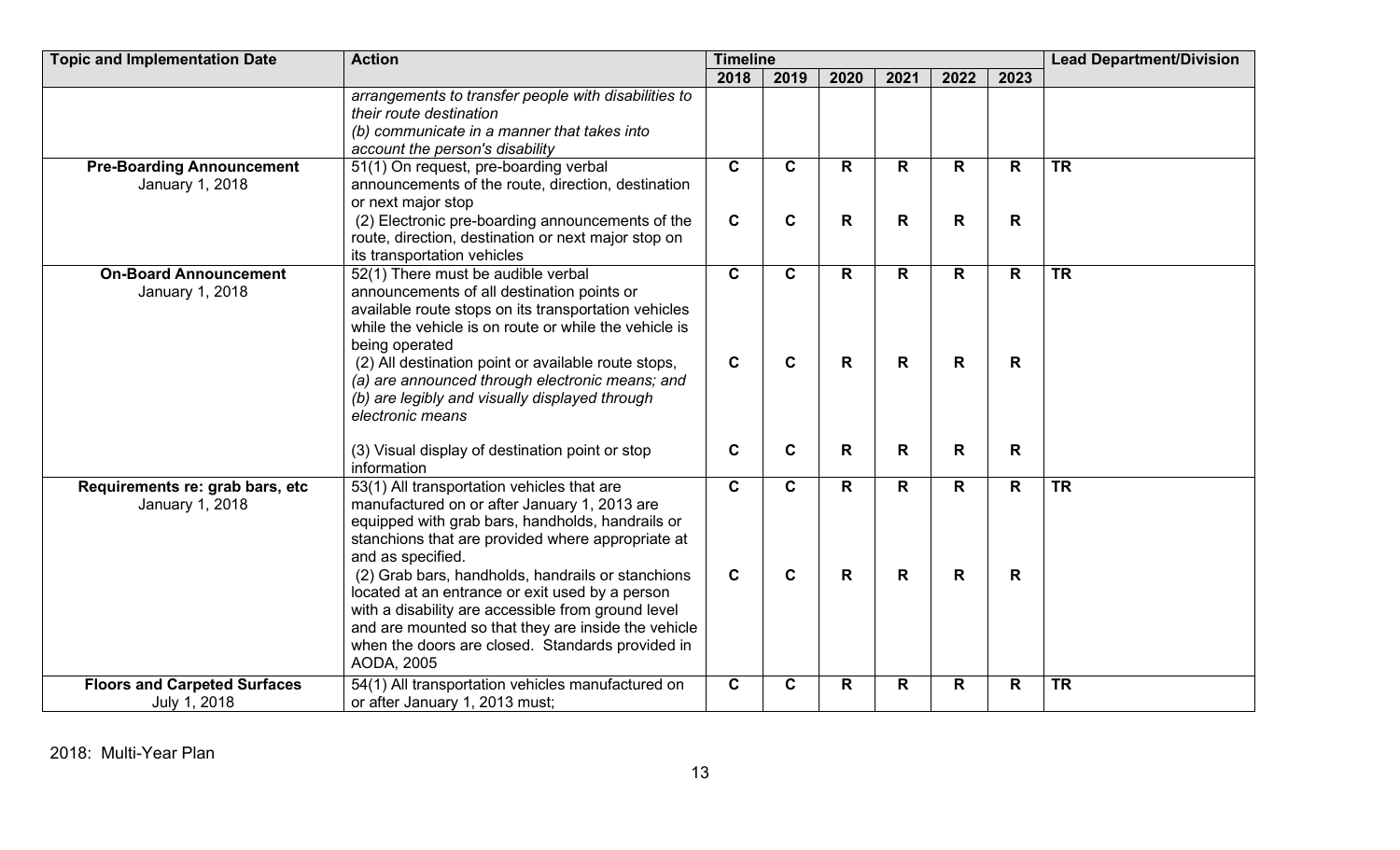| <b>Topic and Implementation Date</b> | <b>Action</b>                                           | <b>Timeline</b> |              |              |              |              |      | <b>Lead Department/Division</b> |
|--------------------------------------|---------------------------------------------------------|-----------------|--------------|--------------|--------------|--------------|------|---------------------------------|
|                                      |                                                         | 2018            | 2019         | 2020         | 2021         | 2022         | 2023 |                                 |
|                                      | (a) have floors that produce a minimal glare and        |                 |              |              |              |              |      |                                 |
|                                      | are slip resistant; and                                 |                 |              |              |              |              |      |                                 |
|                                      | (b) any carpeted surfaces have a low, firm and          |                 |              |              |              |              |      |                                 |
|                                      | level pile or loop and are securely fastened.           |                 |              |              |              |              |      |                                 |
| <b>Allocated Mobility Aid Spaces</b> | 55(1) All transportation vehicles manufactured on       | $\mathbf{C}$    | $\mathbf{C}$ | R            | R            | R            | R    | <b>TR</b>                       |
| July 1, 2018                         | or after January 1, 2013 must;                          |                 |              |              |              |              |      |                                 |
|                                      | (a) have two or more allocated mobility aid spaces,     |                 |              |              |              |              |      |                                 |
|                                      | with each space as specified in the regulation          |                 |              |              |              |              |      |                                 |
|                                      | (2) Spaces on transportation vehicles that are          | $\mathbf c$     | $\mathbf C$  | R            | R            | R            | R    |                                 |
|                                      | allocated as mobility aid spaces may be used for        |                 |              |              |              |              |      |                                 |
|                                      | other passenger purposes, if not required for use       |                 |              |              |              |              |      |                                 |
|                                      | by a person with a disability who uses a mobility       |                 |              |              |              |              |      |                                 |
|                                      | aid.                                                    |                 |              |              |              |              |      |                                 |
| <b>Stop-Requests and Emergency</b>   | 56 All transportation vehicles manufactured on or       | $\mathbf{C}$    | $\mathbf{C}$ | $\mathsf{R}$ | $\mathsf{R}$ | R            | R    | <b>TR</b>                       |
| <b>Response Controls</b>             | after January 1, 2013 must be equipped with             |                 |              |              |              |              |      |                                 |
| July 1, 2018                         | accessible stop-requests and emergency response         |                 |              |              |              |              |      |                                 |
|                                      | controls to prescribed standards.                       |                 |              |              |              |              |      |                                 |
| <b>Lighting Features</b>             | 57( All transportation manufactured on or after         | $\mathbf C$     | $\mathbf C$  | R            | R            | $\mathsf{R}$ | R    | <b>TR</b>                       |
| July 1, 2018                         | January 1, 2013 must be equipped with                   |                 |              |              |              |              |      |                                 |
|                                      | appropriate lighting to prescribed standards.           |                 |              |              |              |              |      |                                 |
| <b>Signage</b>                       | 58 All transportation manufactured on or after          | $\mathbf c$     | $\mathbf C$  | R            | R            | R            | R    | <b>TR</b>                       |
| July 1, 2018                         | January 1, 2013 must display the route or direction     |                 |              |              |              |              |      |                                 |
|                                      | of the transportation vehicle or its destination or     |                 |              |              |              |              |      |                                 |
|                                      | next major stop.                                        |                 |              |              |              |              |      |                                 |
| <b>Lifting Devices, etc.</b>         | 59 All transportation vehicles manufactured on or       | $\mathbf{C}$    | $\mathbf{C}$ | R.           | R.           | $\mathsf{R}$ | R    | <b>TR</b>                       |
| July 1, 2018                         | after January 1, 2013 must be equipped with lifting     |                 |              |              |              |              |      |                                 |
|                                      | devices, ramps or portable bridge plates and each       |                 |              |              |              |              |      |                                 |
|                                      | vehicle has;                                            |                 |              |              |              |              |      |                                 |
|                                      | (a) a colour strip that runs its full width marking the |                 |              |              |              |              |      |                                 |
|                                      | bottom edge and that is high colour-contrasted with     |                 |              |              |              |              |      |                                 |
|                                      | its background to assist with visual recognition;       |                 |              |              |              |              |      |                                 |
|                                      | (b) a slip resistant platform surface; and              |                 |              |              |              |              |      |                                 |
|                                      | (c) raised edges of sufficient height to prevent a      |                 |              |              |              |              |      |                                 |
|                                      | mobility aid from rolling off the edge of the ramp      |                 |              |              |              |              |      |                                 |
|                                      | during the boarding or deboarding of passengers.        |                 |              |              |              |              |      |                                 |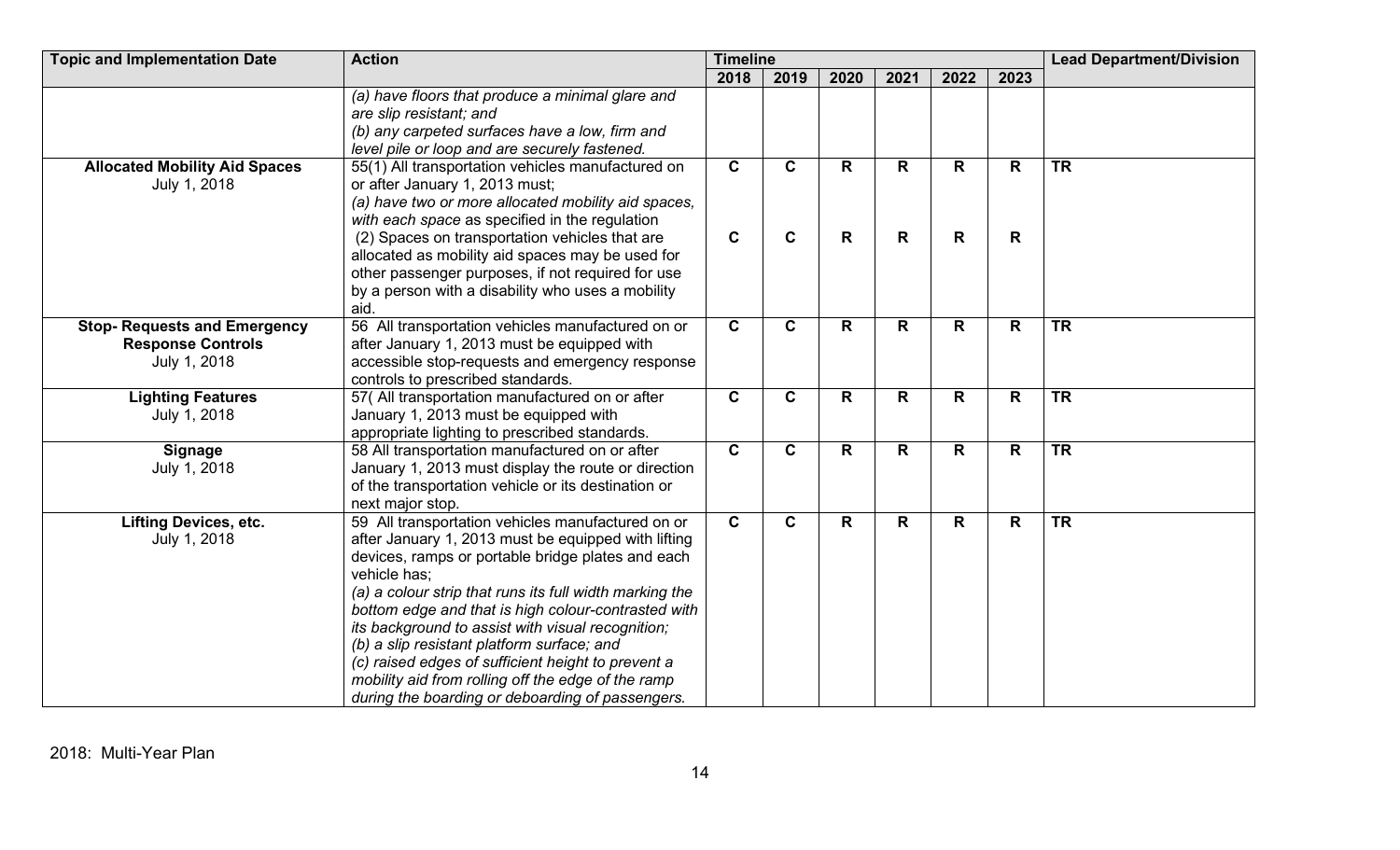| <b>Topic and Implementation Date</b>                | <b>Action</b>                                                                                                                                                                                                                                                                                                                                                                                                                          | <b>Timeline</b> |              |              |      |              |              | <b>Lead Department/Division</b> |  |
|-----------------------------------------------------|----------------------------------------------------------------------------------------------------------------------------------------------------------------------------------------------------------------------------------------------------------------------------------------------------------------------------------------------------------------------------------------------------------------------------------------|-----------------|--------------|--------------|------|--------------|--------------|---------------------------------|--|
|                                                     |                                                                                                                                                                                                                                                                                                                                                                                                                                        | 2018            | 2019         | 2020         | 2021 | 2022         | 2023         |                                 |  |
| <b>Steps</b><br>July 1, 2018                        | 60 When transportation vehicles are equipped with<br>steps, the steps must meet the following<br>requirements:<br>(1) The top outer edge of each step is marked by a<br>colour strip that is high colour-contrasted with its<br>background, to assist with visual recognition, that<br>runs the full width of the leading edge of the step,<br>excluding any side edge mouldings, and can be<br>viewed from both directions of travel. | $\mathbf{C}$    | $\mathbf{C}$ | R            | R    | $\mathsf{R}$ | R            | <b>TR</b>                       |  |
|                                                     | (2) The steps have surfaces that are slip resistant<br>and that produce minimal glare.                                                                                                                                                                                                                                                                                                                                                 | $\mathbf c$     | $\mathbf c$  | R            | R    | R            | R            |                                 |  |
|                                                     | (3) The steps have uniform, closed riser heights<br>and tread depths, subject to the structural<br>limitations of the vehicle.                                                                                                                                                                                                                                                                                                         | $\mathbf c$     | $\mathbf C$  | R            | R    | $\mathsf{R}$ | R            |                                 |  |
| <b>Indicators and Alarms</b><br>July 1, 2018        | 61 Where transportation vehicles have a ramp,<br>lifting device or a kneeling function, each vehicle<br>must be equipped with a visual warning lamp<br>indicator mounted on the exterior near the mobility<br>aid accessible door and with an audible warning<br>alarm.                                                                                                                                                                | $\mathbf{C}$    | $\mathbf{C}$ | R            | R.   | $\mathsf{R}$ | $\mathsf{R}$ | <b>TR</b>                       |  |
|                                                     | (2) The visual warning lamp indicator and the<br>audible warning alarm must function when the<br>kneeling function, ramp or lifting device is in<br>motion.                                                                                                                                                                                                                                                                            | $\mathbf c$     | $\mathbf c$  | R            | R    | $\mathsf{R}$ | $\mathsf{R}$ |                                 |  |
|                                                     | (3) If a ramp or lifting device is manually operated,<br>no warning lamp indicator or warning alarm is<br>required.                                                                                                                                                                                                                                                                                                                    | $\mathbf c$     | $\mathbf C$  | $\mathsf{R}$ | R    | $\mathsf{R}$ | $\mathsf{R}$ |                                 |  |
| <b>Categories of Eligibility</b><br>January 1, 2018 | 63(1) Specialized transit must have three<br>categories of eligibility to qualify for services;<br>(a) unconditional eligibility;<br>(b) temporary eligibility; and<br>(c) conditional eligibility<br>(2) For purposes of eligibility people must be                                                                                                                                                                                   | $\mathbf{C}$    | $\mathbf{C}$ | R            | R.   | R            | R            | <b>TR</b>                       |  |
|                                                     | categorized as follows:<br>(1) A person with a disability that is unable to use                                                                                                                                                                                                                                                                                                                                                        | $\mathbf c$     | $\mathbf C$  | R            | R    | R            | R            |                                 |  |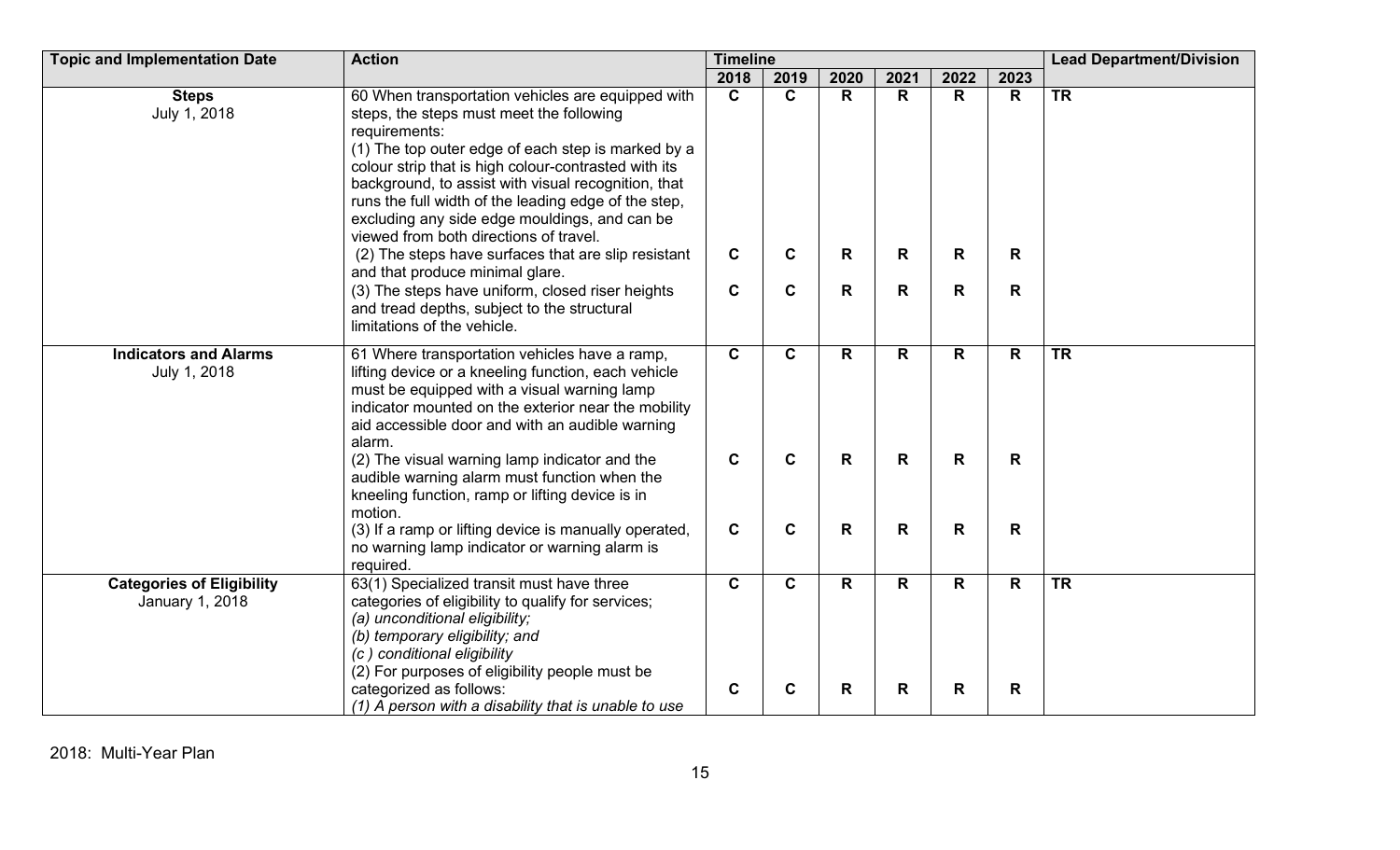| <b>Topic and Implementation Date</b>                      | <b>Action</b>                                                                                                                                                                                                                                                                                                                                                                                                                                                   | <b>Timeline</b> |              |      |              |              |              | <b>Lead Department/Division</b> |  |
|-----------------------------------------------------------|-----------------------------------------------------------------------------------------------------------------------------------------------------------------------------------------------------------------------------------------------------------------------------------------------------------------------------------------------------------------------------------------------------------------------------------------------------------------|-----------------|--------------|------|--------------|--------------|--------------|---------------------------------|--|
|                                                           |                                                                                                                                                                                                                                                                                                                                                                                                                                                                 | 2018            | 2019         | 2020 | 2021         | 2022         | 2023         |                                 |  |
|                                                           | conventional transportation services is categorized<br>as having unconditional eligibility.<br>(2) A person with a temporary disability that is<br>unable to use conventional transportation services<br>is categorized as having a temporary eligibility.<br>(3) A person with a disability where environmental<br>or physical barriers limit their ability limit their ability<br>to use conventional transit is categorized as a<br>conditional eligibility. | $\mathbf c$     | C            | R    | R            | R            | R            |                                 |  |
| <b>Eligibility Application Process</b><br>January 1, 2018 | 64(1) If an application for eligibility for Specialized<br>Transportation has been completed and the<br>person's eligibility has not been determined within<br>14 calendar days after the completed application,<br>the person will be considered to have a temporary<br>eligibility until a decision on his or her eligibility is<br>made.                                                                                                                     | $\mathbf C$     | $\mathbf{C}$ | R    | $\mathsf{R}$ | $\mathsf{R}$ | $\mathsf{R}$ | <b>TR</b>                       |  |
|                                                           | (2) No fee will be charged to a person with<br>disabilities who apply or who are considered<br>eligible for specialized transportation services.                                                                                                                                                                                                                                                                                                                | $\mathbf C$     | $\mathbf c$  | R    | R            | $\mathsf{R}$ | R            |                                 |  |
|                                                           | (3) A reassessment of the eligibility of temporarily<br>eligible registrants at reasonable intervals.                                                                                                                                                                                                                                                                                                                                                           | $\mathbf c$     | C            | R    | R            | R            | $\mathsf{R}$ |                                 |  |
|                                                           | (4) Upon request, eligibility application and<br>decision information must be provided in<br>accessible formats                                                                                                                                                                                                                                                                                                                                                 | $\mathbf C$     | C            | R    | R            | R            | R            |                                 |  |
|                                                           | (5) Establish an independent appeal process to<br>review decisions respecting eligibility.                                                                                                                                                                                                                                                                                                                                                                      | $\mathbf c$     | C            | R    | R            | R            | $\mathsf{R}$ |                                 |  |
|                                                           | (6) A decision on an appeal with respect to<br>eligibility within 30 calendar days after receiving the<br>complete appeal application, but if a final decision<br>is not made within the 30 days, the applicant must<br>be granted temporary eligibility until a final decision<br>is made.                                                                                                                                                                     | $\mathbf c$     | $\mathbf c$  | R    | R            | $\mathsf{R}$ | $\mathsf{R}$ |                                 |  |
|                                                           | (8) Policies respecting the collection, use and<br>disclosure of personal information collected for<br>purposes of determining eligibility.                                                                                                                                                                                                                                                                                                                     | $\mathbf c$     | C            | R    | R            | $\mathsf{R}$ | R            |                                 |  |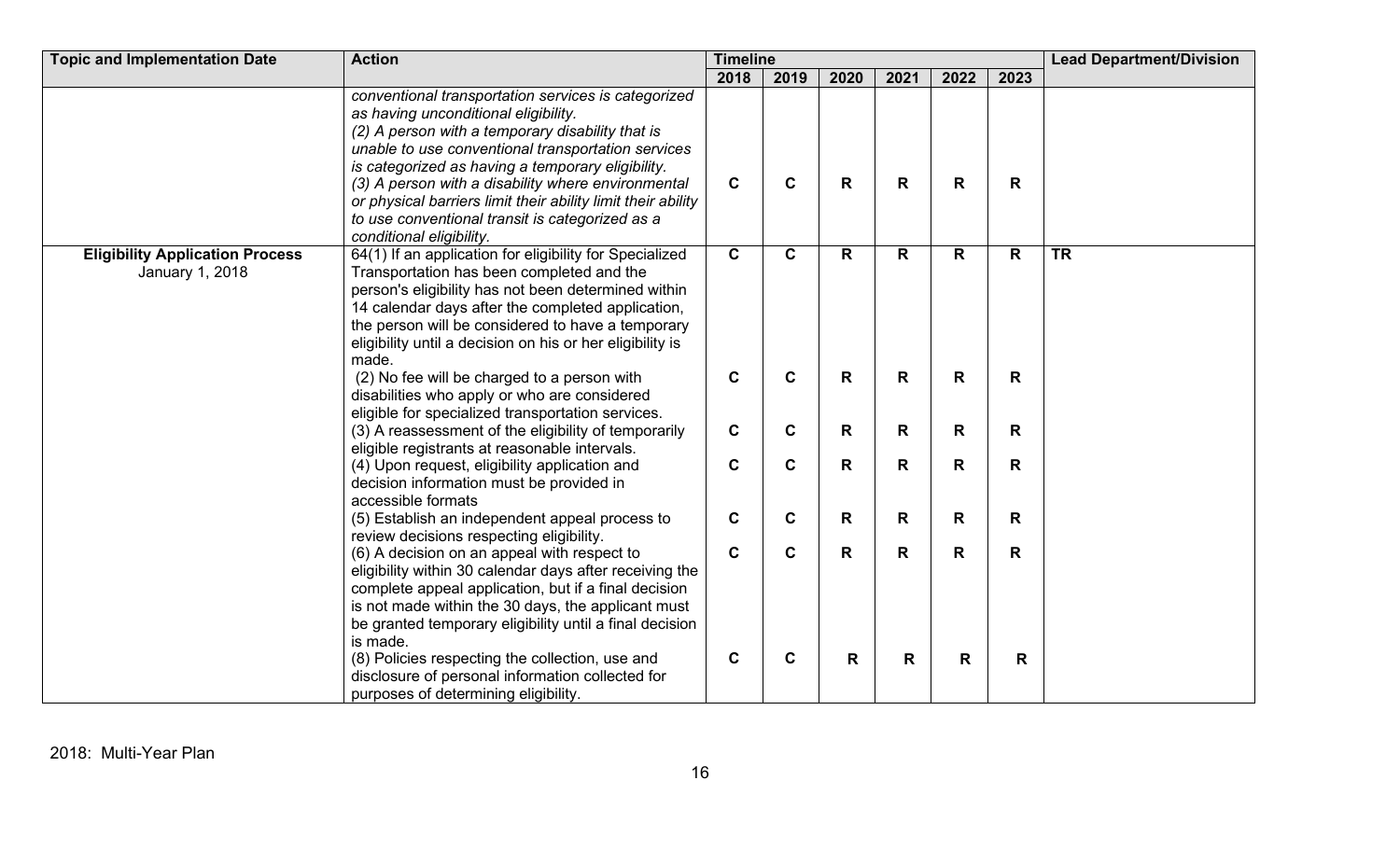| <b>Topic and Implementation Date</b>                                   | <b>Action</b>                                                                                                                                                                                                                                                                                                                                                                                                                                                                                               | <b>Timeline</b>             |                              |                   |         | <b>Lead Department/Division</b> |        |           |
|------------------------------------------------------------------------|-------------------------------------------------------------------------------------------------------------------------------------------------------------------------------------------------------------------------------------------------------------------------------------------------------------------------------------------------------------------------------------------------------------------------------------------------------------------------------------------------------------|-----------------------------|------------------------------|-------------------|---------|---------------------------------|--------|-----------|
|                                                                        |                                                                                                                                                                                                                                                                                                                                                                                                                                                                                                             | 2018                        | 2019                         | 2020              | 2021    | 2022                            | 2023   |           |
| <b>Emergency or Compassionate</b><br><b>Grounds</b><br>January 1, 2018 | 65(1) Develop procedures respecting the provision<br>of temporary specialized transportation services<br>earlier than in the 14 calendar days referred to in<br>subsection 64 (1),<br>(a) where the services are required because of an<br>emergency or on compassionate grounds; and<br>(b) where there are no other accessible<br>transportation services to meet the person's needs.<br>(2) A person must apply for the services as<br>determined by the specialized transportation<br>service provider. | $\mathbf{C}$<br>$\mathbf C$ | $\mathbf{C}$<br>$\mathbf{C}$ | R<br>$\mathsf{R}$ | R.<br>R | R<br>$\mathsf{R}$               | R<br>R | <b>TR</b> |
| <b>Fare Parity</b><br>January 1, 2018                                  | 66(1) No fee can be charged more than the highest<br>fare charged for conventional transportation<br>services in the same jurisdiction.                                                                                                                                                                                                                                                                                                                                                                     | $\overline{c}$              | $\mathbf{C}$                 | R.                | R       | $\mathsf{R}$                    | R      | TR        |
|                                                                        | (3) Ensure that there is fare parity between<br>conventional transportation services and<br>specialized transportation services.                                                                                                                                                                                                                                                                                                                                                                            | $\mathbf c$                 | $\mathbf c$                  | R                 | R       | $\mathsf{R}$                    | R      |           |
|                                                                        | (5) Both conventional transit and specialized transit<br>must ensure that they have the same fare structure                                                                                                                                                                                                                                                                                                                                                                                                 | $\mathbf{C}$                | $\mathbf c$                  | R                 | R       | R                               | R      |           |
|                                                                        | (6) Both conventional transit and specialized transit<br>must ensure the same fare payment option are<br>available, but alternative options shall be made<br>available to persons with disabilities who cannot<br>because of their disability use a fare payment<br>option.                                                                                                                                                                                                                                 | $\mathbf c$                 | C                            | R                 | R       | R                               | R      |           |
| <b>Visitors</b><br>January 1, 2018                                     | 67(1) Every specialized transportation service<br>provider shall,<br>(a) make specialized transportation services<br>available to visitors; and<br>(b) consider as eligible;<br>(I) visitors who provide confirmation that they are<br>eligible for specialized transit within their<br>jurisdiction<br>(ii) Visitors who meet the eligibility requirements                                                                                                                                                 | $\mathbf C$                 | $\mathbf{C}$                 | R                 | R.      | $\mathsf{R}$                    | R      | <b>TR</b> |
|                                                                        | (2) Have polices respecting the collection, use and<br>disclosure of personal information collected for                                                                                                                                                                                                                                                                                                                                                                                                     | $\mathbf c$                 | $\mathbf c$                  | R                 | R       | R                               | R      |           |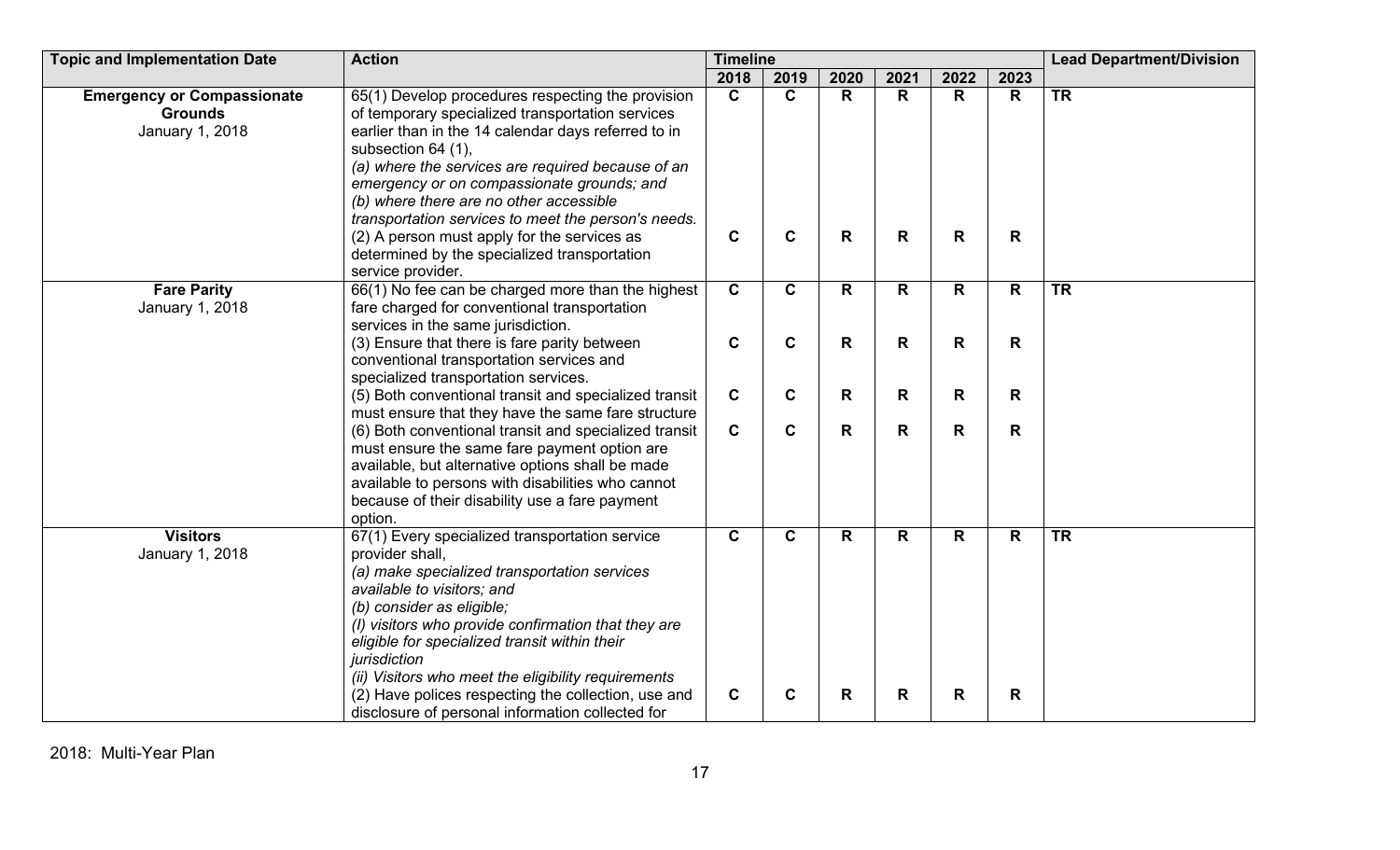| <b>Topic and Implementation Date</b>                     | <b>Action</b>                                                                                                                                                                                                                                                                                   | <b>Timeline</b> |      |      |      |              |      | <b>Lead Department/Division</b> |
|----------------------------------------------------------|-------------------------------------------------------------------------------------------------------------------------------------------------------------------------------------------------------------------------------------------------------------------------------------------------|-----------------|------|------|------|--------------|------|---------------------------------|
|                                                          |                                                                                                                                                                                                                                                                                                 | 2018            | 2019 | 2020 | 2021 | 2022         | 2023 |                                 |
|                                                          | purposes of determining eligibility under this<br>section.                                                                                                                                                                                                                                      |                 |      |      |      |              |      |                                 |
| <b>Origin to Destination Services</b><br>January 1, 2011 | 68(1) Provide origin to destination services within<br>its service area that takes into account the abilities<br>of its passengers and that accommodates their                                                                                                                                  | C.              | С    | R    | R    | R            | R    | <b>TR</b>                       |
|                                                          | abilities<br>(2) Origin to destination services may include<br>services on any accessible conventional<br>transportation services                                                                                                                                                               | ⌒<br>◡          | C    | R    | R.   | $\mathbf R$  | R    |                                 |
|                                                          | (3) Origin to destination services refers to the<br>overall package of transportation services that<br>allows a specialized transportation service provider<br>to provide, in a flexible way, transportation services<br>in a manner that best meets the needs of persons<br>with disabilities. | C               | C.   | R    | R    | $\mathsf{R}$ | R    |                                 |

| <b>Hours of Service</b><br>January 1, 2018 | 70(1) Where there are separate conventional and<br>specialized services in the same jurisdiction,<br>ensure it has the same hours and days of service<br>as any one of the conventional transportation<br>service providers. (at a minimum)<br>(2) Where there are related conventional and<br>specialized services in the same jurisdiction the<br>hours and days of service will be the same. (at a<br>minimum)        | С<br>C | u  | R      | R.<br>R. | R<br>R | R<br>R. | <b>TR</b> |
|--------------------------------------------|--------------------------------------------------------------------------------------------------------------------------------------------------------------------------------------------------------------------------------------------------------------------------------------------------------------------------------------------------------------------------------------------------------------------------|--------|----|--------|----------|--------|---------|-----------|
| <b>Booking</b><br>January 1, 2018          | 71(1) In regards to reservation, every specialized<br>transportation services shall;<br>(a) provide same day service to the extent that it is<br>available; and<br>(b) where same day service is not available, accept<br>booking requests up to three hours before the<br>published end of the service period on the day<br>before the intended day of travel<br>(2) Provide accessible means to accept<br>reservations | C<br>С | C. | R<br>R | R.<br>R. | R<br>R | R.<br>R | <b>TR</b> |